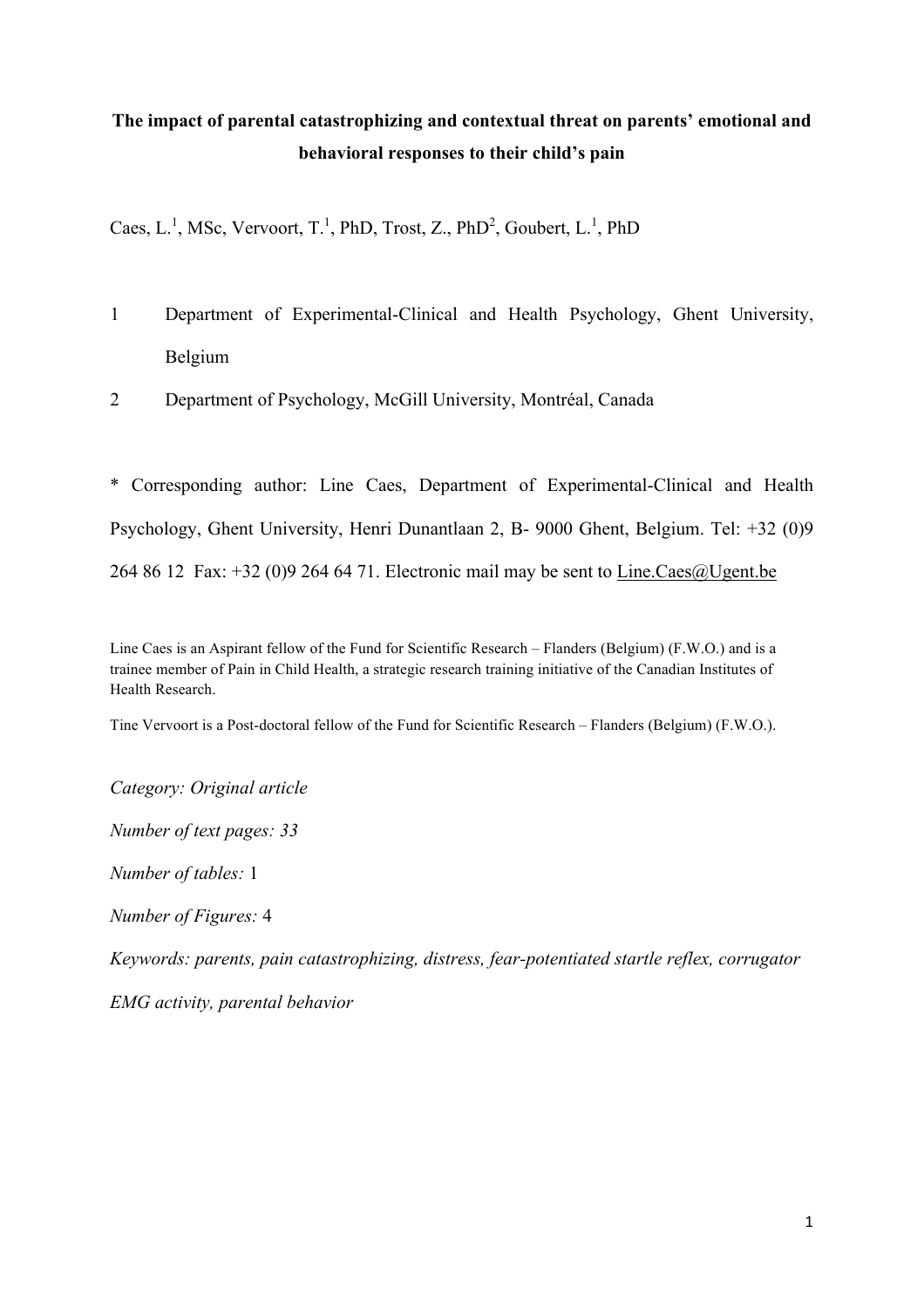# **ABSTRACT**

Limited research has addressed processes underlying parents' empathic responses to their child's pain. The present study investigated the effects of parental catastrophizing, threatening information about the child's pain, and child pain expression upon parental emotional and behavioral responses to their child's pain. Fifty-six schoolchildren participated in a heat pain task consisting of 48 trials while being observed by one of their parents. Trials were preceded by a blue or yellow circle, signaling possible pain stimulation (i.e., pain signal) or no pain stimulation (i.e., safety signal). Parents received either neutral or threatening information regarding the heat stimulus. Parents' negative emotional responses when anticipating their child's pain were assessed using psychophysiological measures -- i.e., fearpotentiated startle and corrugator EMG activity. Parental behavioral response to their child's pain (i.e., pain attending talk) was assessed during a 3-minute parent-child interaction that followed the pain task. The Child Facial Coding System (CFCS) was used to assess children's' facial pain expression during the pain task. Results indicated that receiving threatening information was associated with a stronger parental corrugator EMG activity during pain signals in comparison with safety signals. The same pattern was found for parental fear-potentiated startle reflex, particularly when the child's facial pain expression was high. In addition, parents who reported high levels of catastrophizing thought about their child's pain engaged, in comparison with low catastrophizing parents, in more pain-attending talk when they received threatening information. The findings are discussed in the context of affective-motivational theories of pain.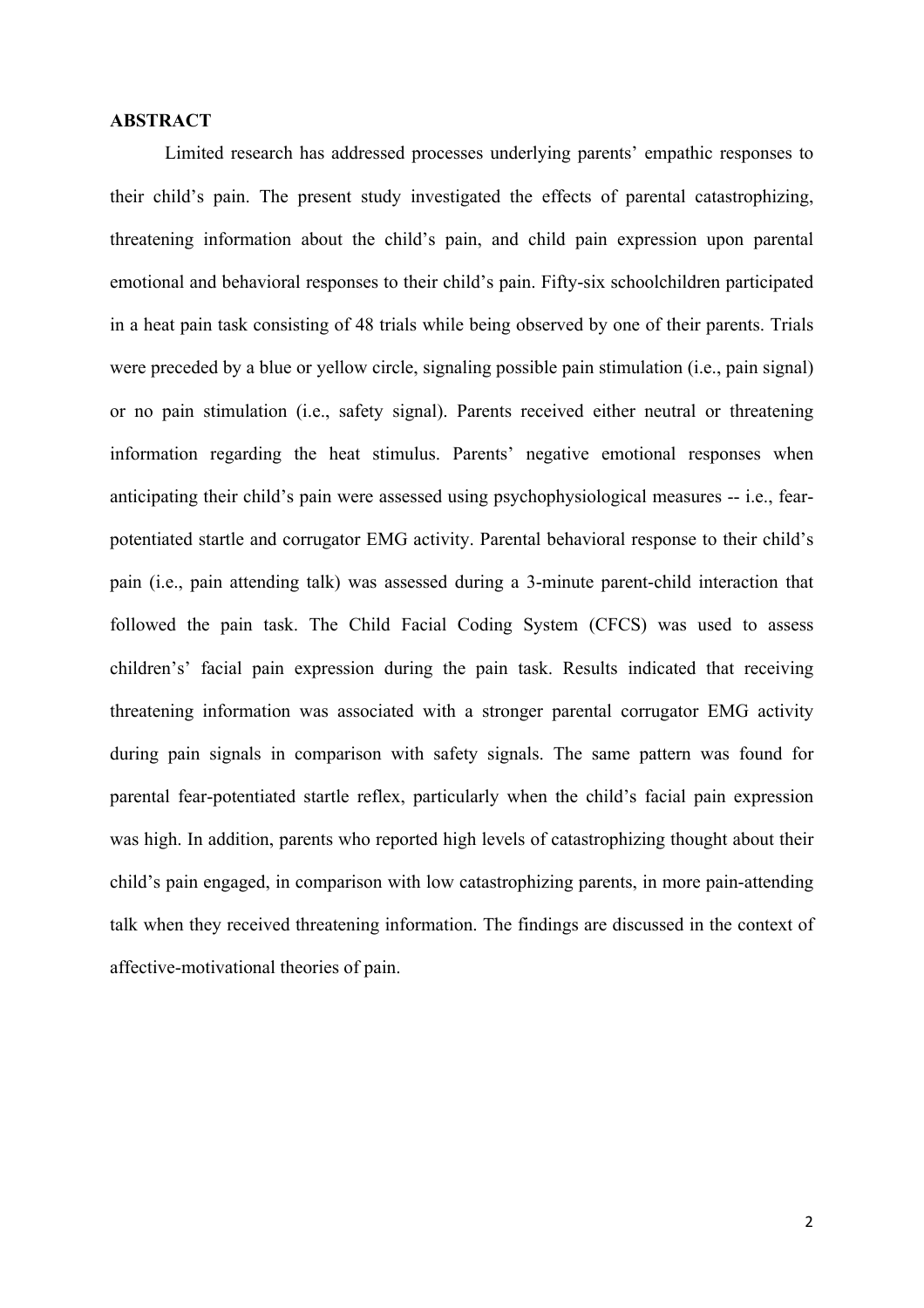#### **1. INTRODUCTION**

Pain is a common complaint in children [66] and parental factors are known to play a central role in the child's pain experience [13,42]. Specifically, parental responses may have adaptive as well as maladaptive influences upon their child's pain [13,16,48,63,79,80,81]. For example, in response to pain, parental "pain-attending" behaviors, such as reassuring, giving attention to child pain and limiting the child's activities, are generally related to more disability in the child [27,56,64,68]. To date, it is still largely unknown why and when parents engage in particular patterns of behavior in response to child pain [49,64].

Research has suggested that parental pain catastrophizing (i.e., misinterpreting and exaggerating the threat value of their child's pain) and associated emotional distress may impact parental behavior in response to child pain [11,68]. Specifically, high catastrophizing parents are more likely to experience elevated distress when faced with their child in pain [11,36,39] and are more inclined to engage in pain-attending behaviors [11,68]. However, research on how heightened parental catastrophizing translates into parental distress and specific behavior towards child pain is currently limited to self-report studies, which may not be a valid index of actual parental responses [18]. Therefore, the current study sought to investigate the influence of parental catastrophizing upon psychophysiological indices of parental distress and observed parental pain-attending behavior.

However, not all pain situations children encounter are alike. There is reason to believe that, in addition to parental characteristics (e.g., catastrophizing), contextual variables such as additional information concerning the situation [55,75] and child characteristics, such as facial pain expression [42,82] may be important in explaining variations in parental responses to child pain. These variables may augment the threat value parents assign to the child's pain experience (i.e., contextual threat), thereby enhancing parental distress and possibly pain-attending responses [5,6,20,67,70,82]. Accordingly, the present study additionally examined whether contextual information or child pain expression interacts with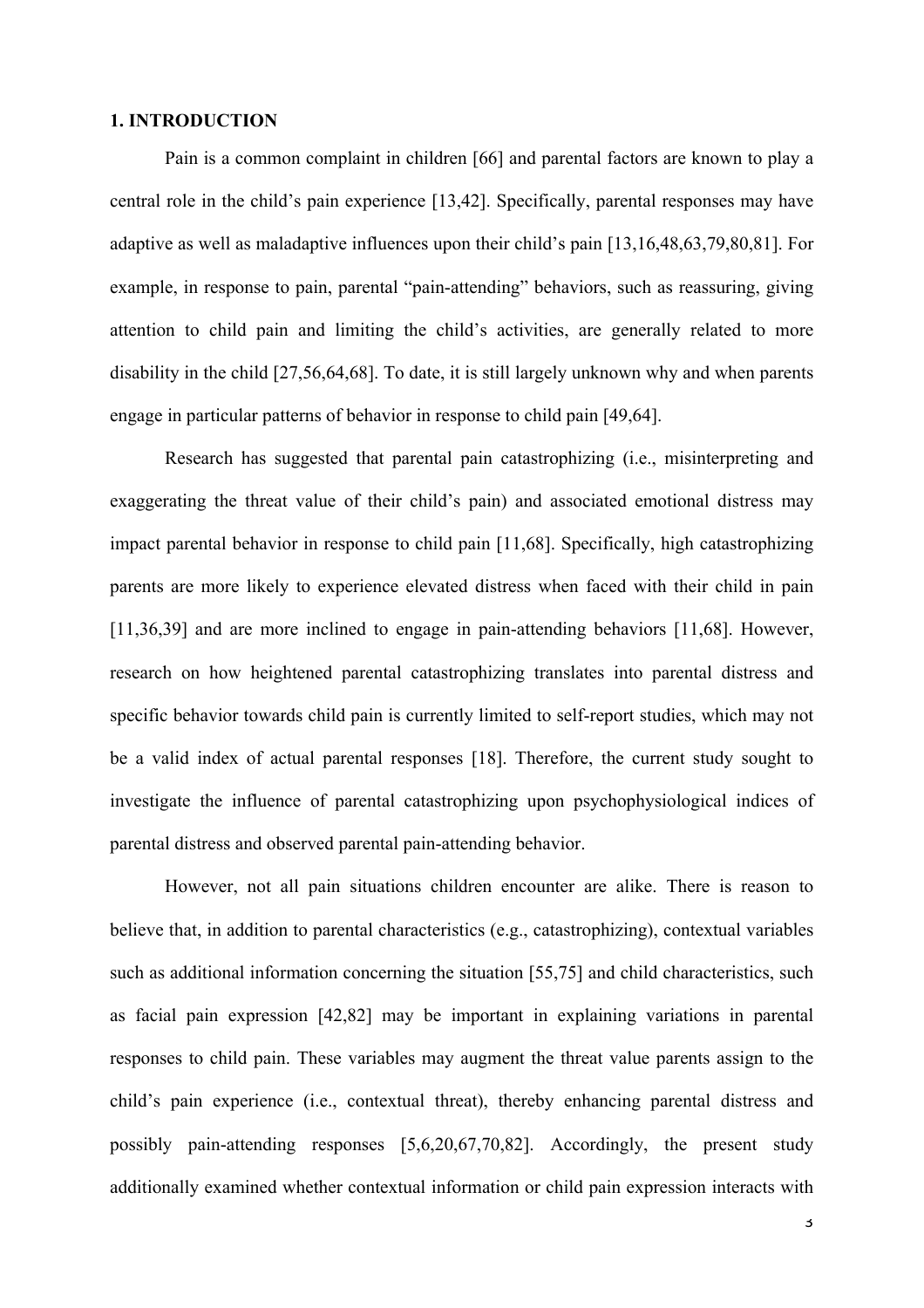parental catastrophizing to impact parental emotional and behavioral responses to their child's pain.

Parents observed their children undergo a heat pain task, which was followed by a 3 minute interaction between parent and child. Prior to observing their child in pain, parents received either neutral or threatening information about the pain stimulus. The fearpotentiated startle reflex [23,40,43,51,52] and EMG activity over the corrugator muscle [25,26] served as psychophysiological indices of parental distress while anticipating pain in their child. Both indices have been shown to reflect an aversive emotional response to negative events, such as pain, happening to the self as well as to others [8,9,25,26,41,43,53,65,73]. Subsequently, parental behavioral response to their child's pain was assessed during the parent-child interaction period. Specifically, we measured parental pain-attending talk as an index of parental pain-attending behavior [81]. We expected that higher levels of parental catastrophizing, threatening information, and child pain expression would be associated with elevated levels of parental distress and pain-controlling behavior (i.e., pain-attending talk). In addition, we expected the influence of parental catastrophizing to be enhanced when contextual threat was high due to threatening information and/or child pain expression.

#### **2. METHODS**

# *2.1 Participants*

Participants were recruited from a sample of school children  $(N = 403)$  from grades 6 through 9 and their parents who had participated approximately two years earlier in a questionnaire study. Only children and parents who had given consent to be re-contacted and who were not invited to participate in another study were approached  $(N = 280)$ . Children and their parents were eligible to participate if the child did not suffer from chronic illness, including recurrent or chronic pain, or a developmental disorder. The child and parent were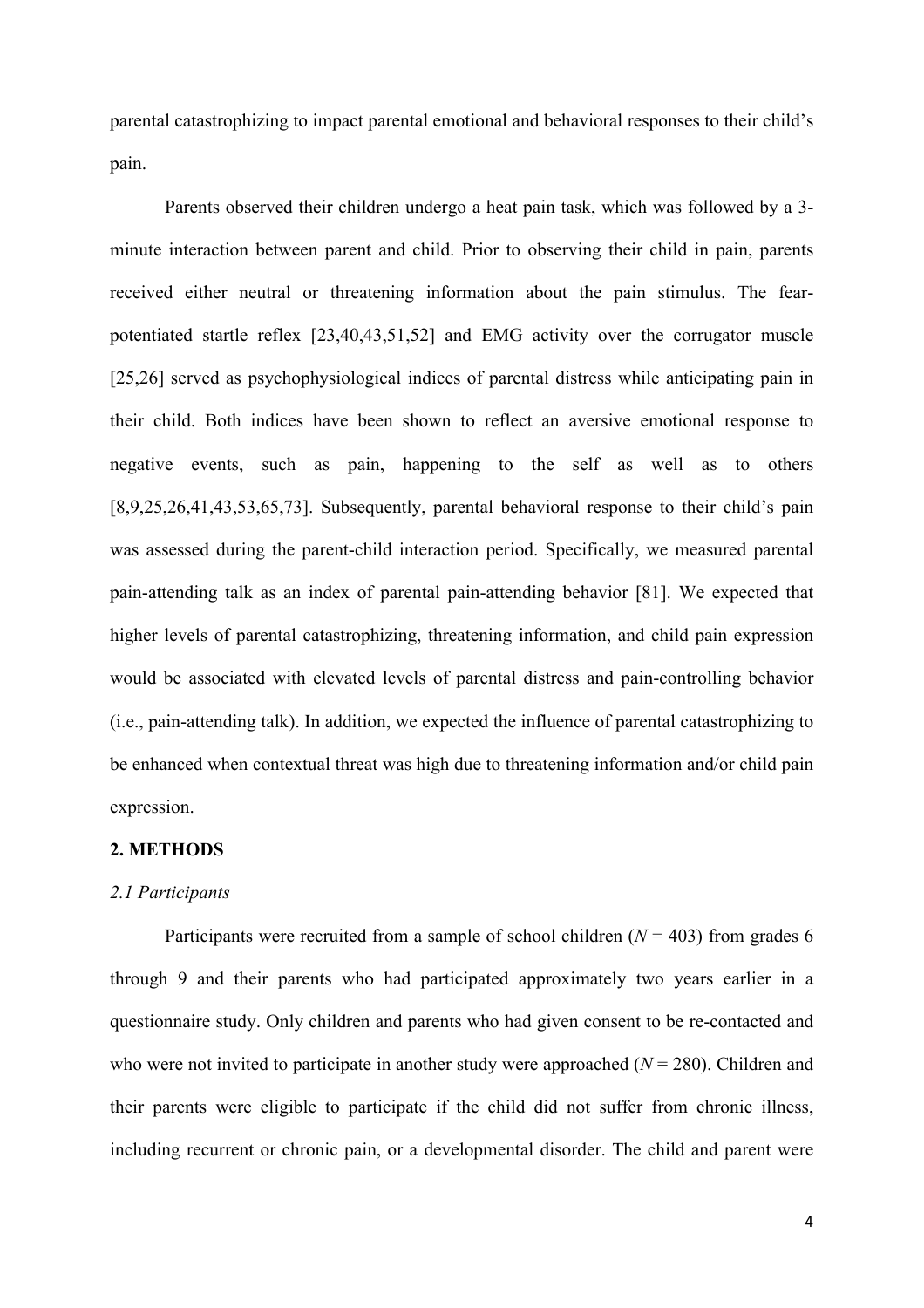required to speak and write Dutch. A weighted random sampling procedure was used [45] to ensure an equal proportion of boys and girls and equal age distribution. Of the 280 parentchild dyads that had consented to be re-contacted, 133 dyads were randomly selected and contacted. Of those contacted, 1.50% ( $N = 2$ ) met the exclusion criteria and 58.02% ( $N = 76$ ), of the remaining 131 dyads, agreed to participate. Ten parent-child dyads later withdrew their consent to participate because of child illness or family responsibilities. In addition, one child withdrew participation before the pain task concluded and two parent-child dyads could not take part due to failure of the pain induction equipment. This resulted in a final sample of 63 parent-child dyads (32 boys, 31 girls and 49 mothers, 14 fathers) who participated in the entire experimental protocol.

Children ranged in age from 11 to 15 years  $(M = 13.08$  years;  $SD = 1.34$ ). Parents ranged in age from 34 to 55 years ( $M = 44.25$  years,  $SD = 4.71$ ). Most parents (61.9%) were married or co-habiting. The majority of the parents (73%) had had education beyond the age of 18 years. All participating children and parents were Caucasian. Participants were compensated 35 $\epsilon$  for participating in this study. The study was approved by the Ethics Committee of the Faculty of Psychology and Educational Sciences of Ghent University, Belgium. The sample described below has been examined in two prior studies addressing parental detection and attentional processing of child pain [76,77].

#### *2.2 Pain task*

Children participated in a heat pain task consisting of 48 trials while being observed by one of their parents from an adjacent room. Parents could observe their child by means of a television screen displaying their child's face. Each trial of the pain task was preceded by presentation of either a yellow or blue circle. One colour signaled a possible pain trial ("pain signal") indicating to parents that a heat stimulus at tolerance level *could potentially* be delivered to the child following appearance of the coloured circle. The other colour signaled a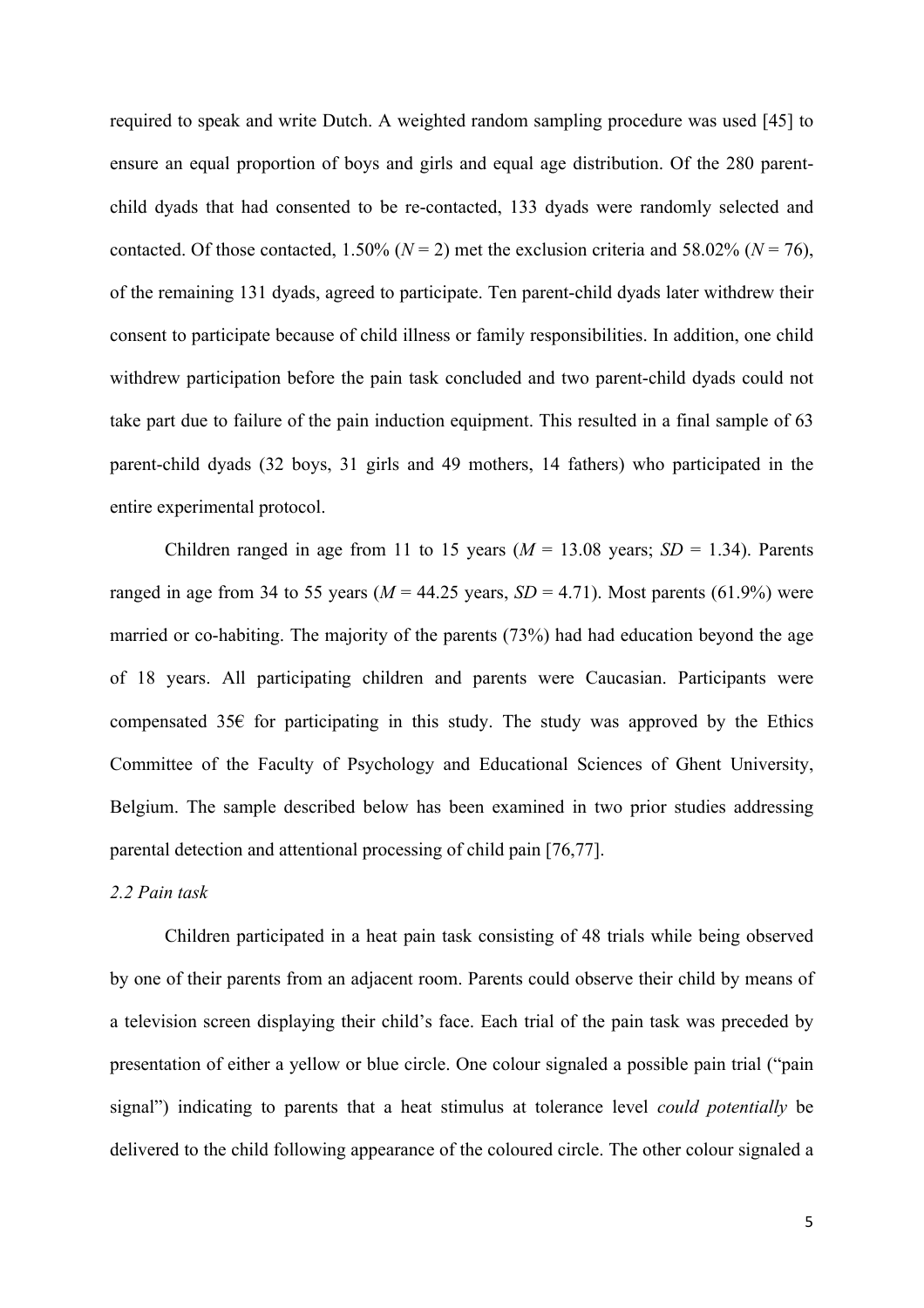non-pain trial ("safety signal") indicating that no heat stimulus would follow. Whether a yellow or blue circle signaled pain or safety was counterbalanced across participants. Prior to the pain task, parent and child were informed which colour (i.e., blue or yellow) represented a pain or safety signal. These coloured circles were synchronically presented to the child and their parent on respective computer screens by means of Inquisit (Millisecond Software [47]). The pain task consisted of 48 trials in total, preceded by 24 pain signals and 24 safety signals (see Fig. 1 for an overview of an individual trial). Each trial started with a fixation cross, displayed in the centre of the computer screen for 1s, followed by the presentation of a pain or safety signal (i.e., blue or yellow circle) for 8s. After the presentation of the pain/safety signal, a white screen appeared for 7-9s. On presentation of the white screen, the child received a painful heat stimulus following  $25\%$  ( $N = 6$ ) of the pain signals. No pain stimulation followed any of the 24 safety signals. At the end of each trial, the computer screen turned beige for 10s.

Insert Fig 1 about here

#### *2.3 Heat stimuli*

The Contact Heat Evoked Potentials Stimulator (CHEPS) of the Medoc Neuro Sensory Analyzer, Model TSA-II (Medoc Ltd. Advanced Medical Systems, Ramat, Yishai, Israel) with a thermode contact area of  $572.5 \text{ mm}^2$  was used for heat stimulation. The entire thermode-stimulating surface was placed in contact with the skin testing side and secured by a Velcro strap. Heat stimuli were delivered with an accelerated velocity of 50°C/s and a cooling rate of 40°C/s. Thermal stimuli were delivered at tolerance level to the inside of the right wrist for 1500ms. Pain tolerance level was individually determined before the start of the pain task by increasing the temperature of the heat stimuli in an ascending sequence until children's tolerance level. Specifically, starting with baseline temperature of 32°C, temperature was increased by 1°C for 1500 ms and returned to baseline upon stimulus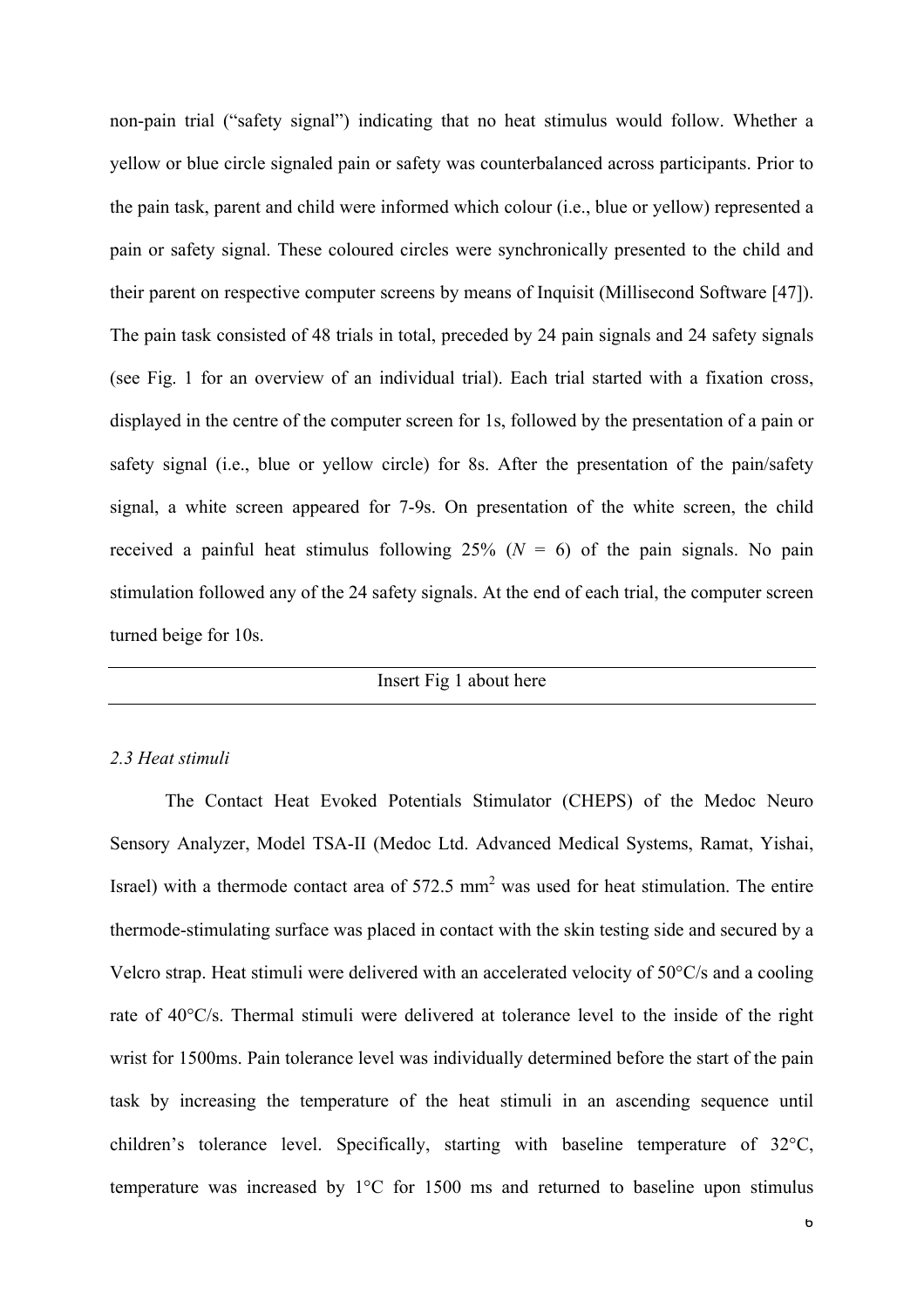termination. Children then indicated if they wanted to stop at this temperature or to increase the temperature further by 1°C. For safety purposes, the Medoc software limited the maximum temperature of the 1500ms heat stimuli to 50°C. Upon reaching their tolerance level, children were asked to rate how painful this heat stimulus was on a numerical rating scale (NRS) ranging from 0 ('no pain') to 10 ('a lot of pain'). This specific heat pain task is an ethically approved and safe pain task that has been used in previous studies in comparable age groups [see e.g., 44, 84].

#### *2.4 Threat manipulation*

Parents were randomly assigned to either a group receiving neutral information or a group receiving threatening information. Parents receiving neutral information regarding the heat stimulus their child could experience following a pain signal were provided with the following information: "*During this task, your child will receive several heat stimuli of different intensities. Our experience with the heat stimuli used in this study indicates that children might experience some of the heat stimuli as slightly unpleasant. Therefore, it is possible that some of the heat stimuli are also slightly unpleasant for your child"*. In parents who received threatening information, the threat value of the heat stimulus was enhanced by providing the parents with threatening information about the pain experience of their child (*"During this task, your child will receive several heat stimuli of different intensities, with some of them being possibly painful. Our experience with the heat stimulus used in this study indicates that children might experience some of the heat stimuli as painful and have difficulty dealing with them. Therefore, it is possible that some of the heat stimuli may also be painful and barely tolerable for your child")*. In addition to the above information, parents were shown photographs as visual examples of how children generally cope with the heat stimuli. These photographs were selected from video material of previous child pain studies. Parents receiving neutral information were shown photographs of children displaying low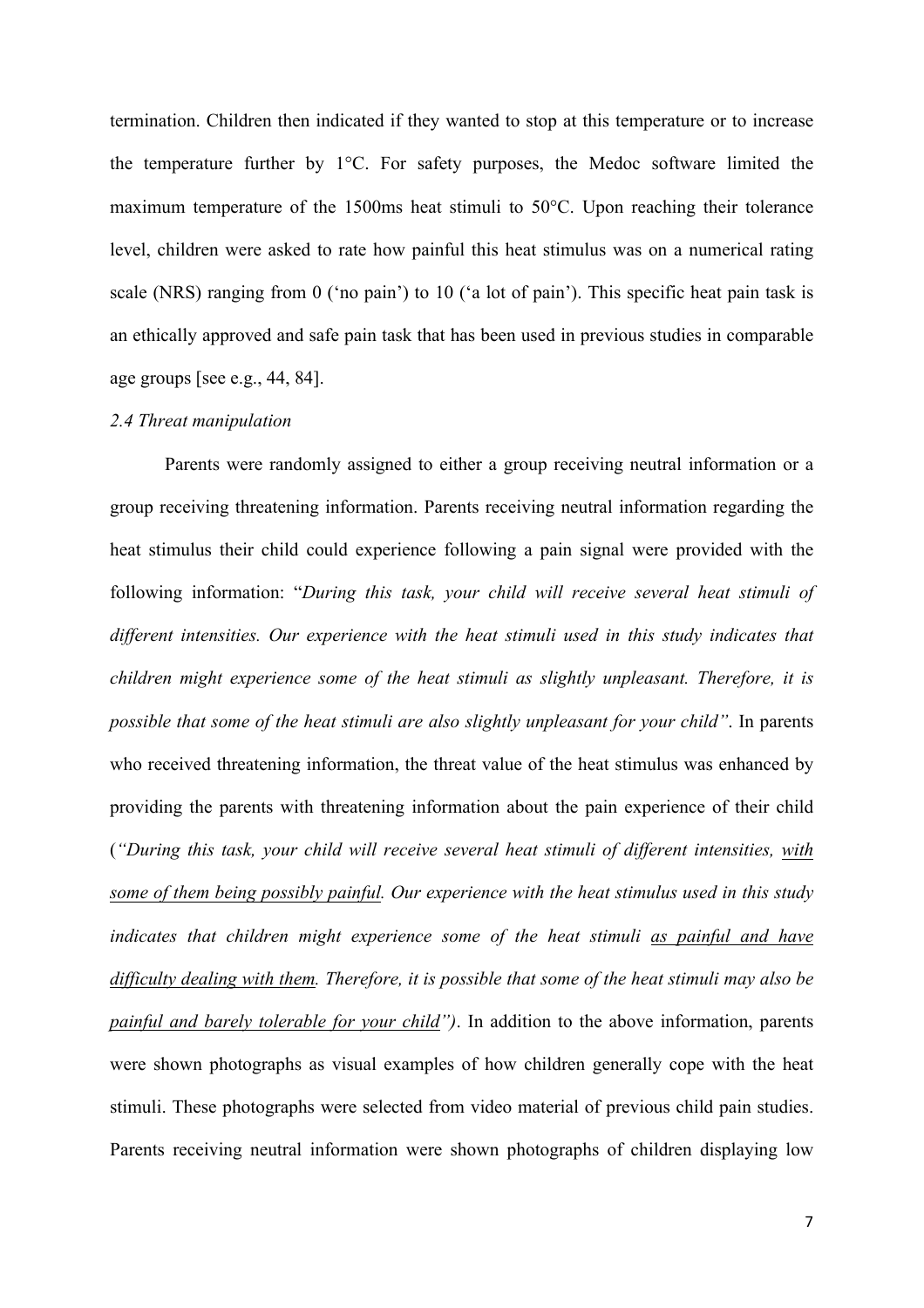pain expression. Parents receiving threatening information were shown images of children expressing high pain. For purposes of standardization, the neutral/threatening information and photographs were presented using Office PowerPoint.

To assess the effectiveness of the threat manipulation, we measured parents' state catastrophic thought about their child's heat pain both prior to and following the child pain task. For this purpose, a state measure of the original Pain Catastrophizing Scale for Parents was used [PCS-P; 36, see below]. In line with previous studies [11,37], the PCS-P-state comprised one adapted item from each PCS-P subscale (Rumination: "*At this moment, to what extent do you keep thinking/did you keep thinking about how painful the heat stimuli are/were for your child?*"; Magnification: "*At this moment, to what extent do/did you keep thinking something serious might happen to your child during administration of the heat stimuli?*"; Helplessness: "*At this moment, to what extent do/did you think you would not be able to endure the administration of the heat stimuli?*"). Parents rated the three items on an 11-point NRS with the endpoints 0 (not at all) and 10 (a lot). A mean score of these three items was calculated ranging from 0 to 10. The Cronbach's α's for the PCS-P-state measure were .62 and .53, respectively, for PCS-P-state before and the PCS-P-state after the pain task.

#### *2.5 Psychophysiological recordings*

We used the fear-potentiated startle reflex and EMG activity over the corrugator muscle as indicators of parental negative emotional response in anticipation of pain in their child (i.e., during pain and safety signals) [25,43]. Although heightened levels of both measures suggest the activation of a self-oriented, aversive system [25,26,51,52] they seem to reflect different aspects of the negative emotional response. Specifically, the fear-potentiated startle is a sympathetic reflex indicating the activation of a defensive-motivational circuit, while the corrugator EMG activity assesses the facial muscle activity associated with processing negative events [8,25,40].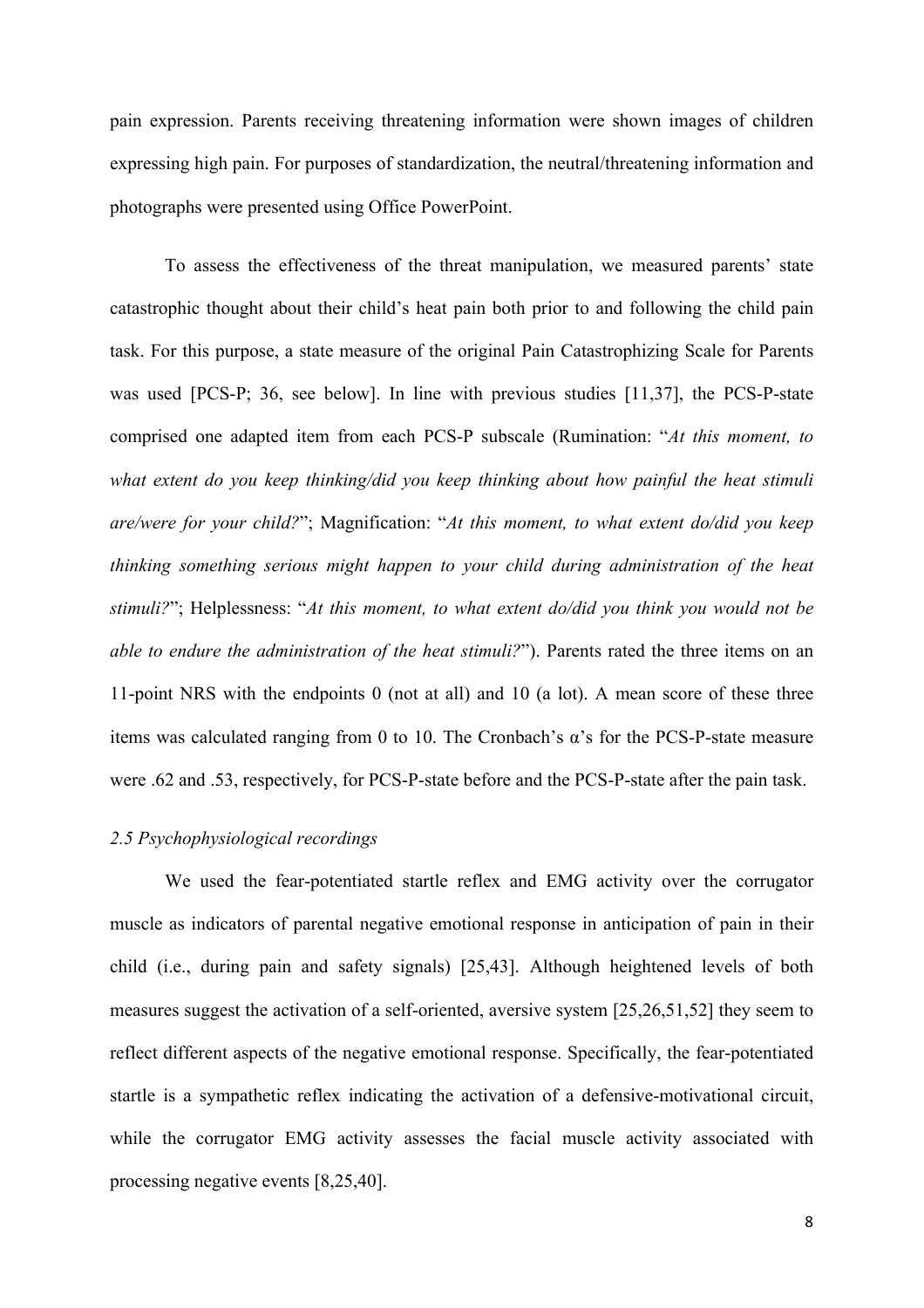The fear-potentiated startle reflex was measured as the magnitude of the eye blink modulation to a sudden probe. Three Ag/AgCl electrodes with a diameter of 0.4cm were filled with highly conductive gel and placed over the orbicularis occuli muscle of the left eye. After cleaning the skin with alcohol, one electrode was placed just below the left pupil, the second was placed 1 cm laterally. The ground electrode was placed on the forehead [see 7]. The acoustic startle probe was a 50ms burst of white noise (90-100 dB) with instantaneous rise time, presented binaurally over headphones. To prevent parental habituation to the startle probe, startle probes were administered at different time points during the pain and safety signals (i.e., at 3s or at 6s after pain/safety signal onset).

The EMG response over the corrugator muscle was registered with two Ag/AgCl electrodes with a diameter of .40cm, filled with conductive gel. After cleaning the skin with alcohol, these electrodes were placed at the corrugator muscle above the left eye. The same forehead ground electrode as for the startle reflex was used [see, 32]. For both psychophysiological measures, an EMG100C Electromyogram Amplifier was used to record the raw electromyographic (EMG) signals with the high pass filter set at 90 Hz, and the low pass filter at 500 Hz. All psychophysiological responses were sampled at 1000Hz. In line with guidelines specified by Blumenthal and colleagues [7], the psychophysiological data were integrated and analyzed off-line using Psychophysiological Analysis (PSPHA; [24]).

# *2.6 Child facial pain expression*

Children's facial pain expression during the pain task was video recorded and coded by means of the Child Facial Coding System [CFCS; 10,14,33]. The CFCS is an observational rating system of 13 discrete facial actions (brow lowering, squint, eye squeeze, nose wrinkle, nasolabial furrow, cheek raiser, upper lip raise, lip corner pull, vertical mouth stretch, horizontal mouth stretch, blink, flared nostril and open lips). The facial actions blink, flared nostril, open lips are coded for presence only (0 or 1) while the remaining 10 facial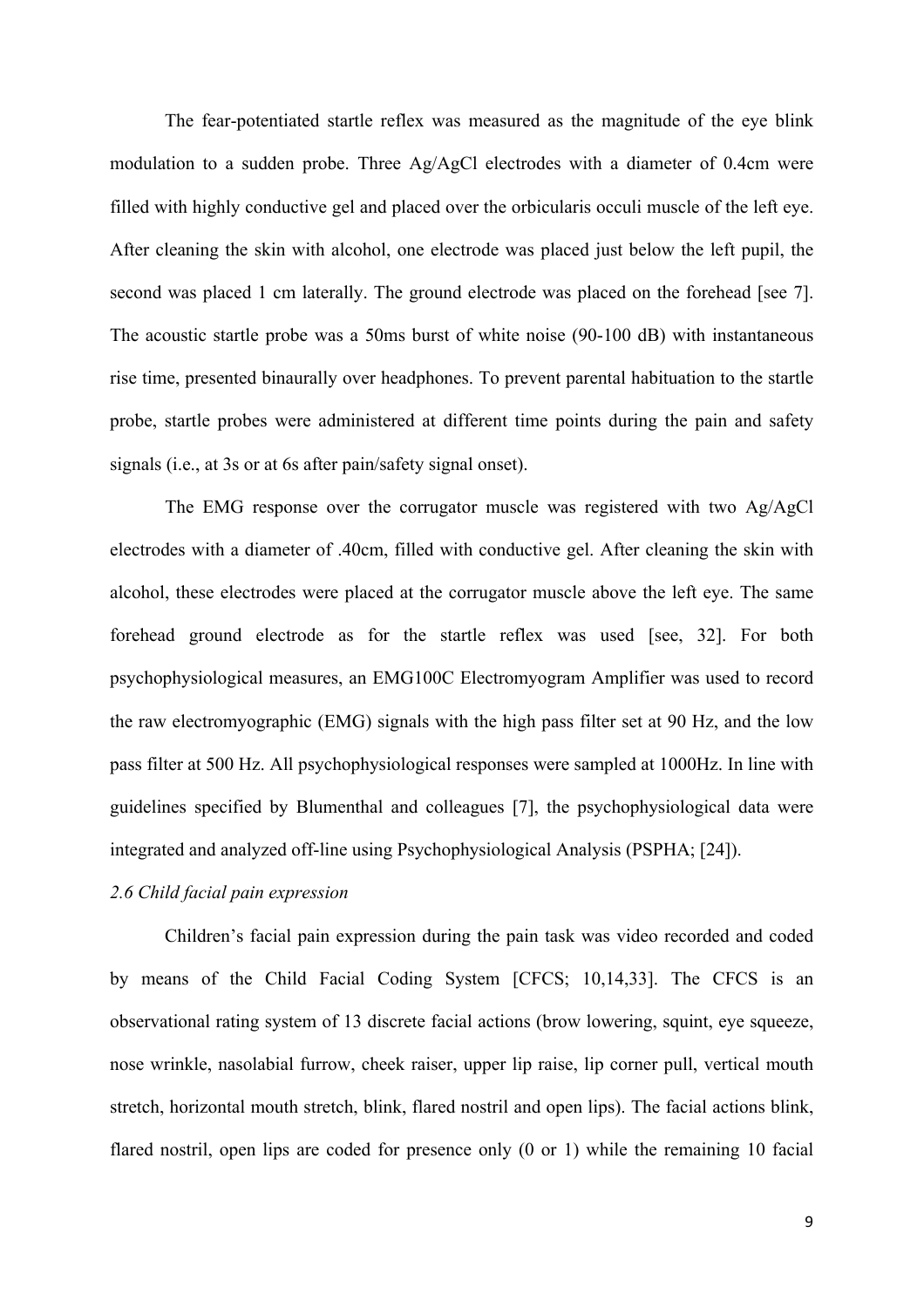expressions are coded for both presence and intensity ( $0 =$  no action,  $1 =$  slight action,  $2 =$ distinct/maximal action). Child facial pain expression was coded for the six trials in which a pain stimulus followed the presentation of a pain signal. Specifically, the facial pain expression was coded during the 20-second time interval preceding presentation of the beige screen. Each second of the 20-second interval was coded using a software program enabling the rater to view and review each second at normal rate and at a rate of 1/10 of a second. For each time interval, a mean score per second for each of the 13 facial actions was calculated. A total score ranging between 0 and 138 was calculated by summing these mean scores. One trained coder rated the facial expressions for all participants. A second trained coder independently coded a random sample (20%) of the videotapes in order to determine the inter-rater reliability according to the formula provided by Ekman  $\&$  Friesen [31]. The interrater reliabilities were acceptable for overall frequency (.80; range = .70 - .93) and for overall intensity  $(.77; \text{range} = .67 - .93)$  of child pain expression.

#### *2.7 Parental catastrophizing about their child's pain*

Parental catastrophic thinking about their child's pain was assessed with the Dutch version of the Pain Catastrophizing Scale for Parents [PCS-P; 36]. This instrument is an adaptation of the adult Pain Catastrophizing Scale [PCS; 69] and the Pain Catastrophizing Scale for Children [PCS-C; 19]. The PCS-P consists of 13 items describing different thoughts and feelings that parents may experience when their child is in pain. Parents rate how frequently they experience each of the thoughts and feelings when their child is in pain using a 5-point scale ( $0 = \text{`not at all'}, 4 = \text{`extremely'}$ ). The PCS-P yields a total score that can range from 0 to 52, and three subscale scores for rumination, magnification and helplessness. The PCS-P has been shown to be reliable and valid [36]. The Cronbach's alpha in this study was  $\alpha = .89$ .

#### *2.8 Parent-child interaction*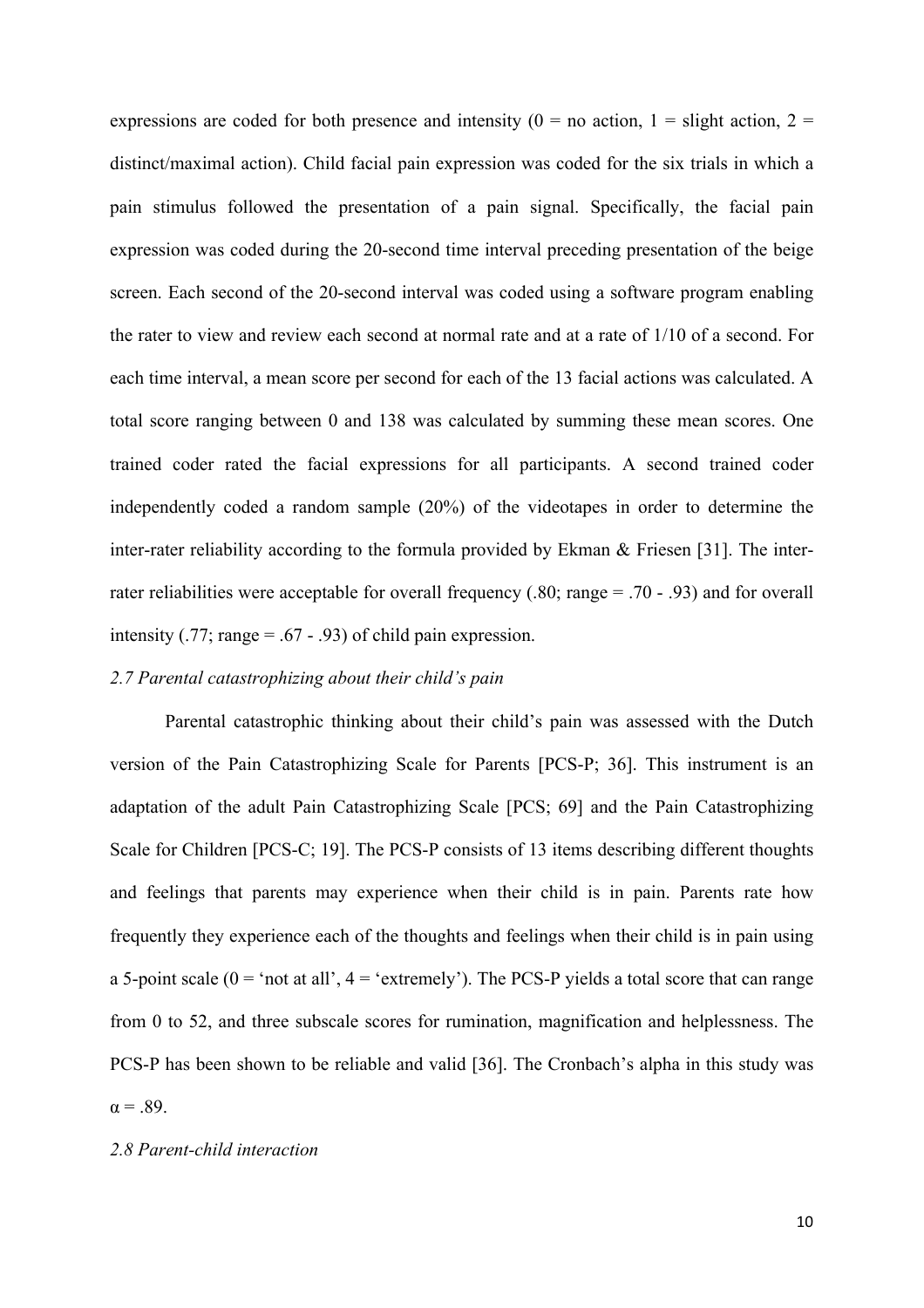Following the pain task, parents and children were reunited and left alone for three minutes in order to videotape their interaction. A transcript of the utterances of parent and child during this interaction was made. The coding system used in the present study was based upon the coding procedure developed by Walker et al. (2006) [81]. Accordingly, mutually exclusive codes were assigned to parental utterances: (1) Pain attending talk, defined as any talk by the parent that focuses upon the child's pain experience (e.g., 'Did it hurt a lot?'; 'Are you still in pain now?'), (2) Non-pain attending talk, defined as parent utterances that did not focus upon the child's pain experience (e.g., 'Are you seeing your friends this evening?'; 'I am wondering what we will have for dinner tonight.') and (3) Other, which included parent's inaudible utterances and statements about technical aspects of the pain task. The same procedure was used to assign mutually exclusive codes (*'Pain talk', 'Non-pain talk'* and *'Other'*) to child utterances. A primary coder assigned codes to all utterances. Reliability was assessed by having a second independent coder complete the same coding procedure for 25% of the transcripts and compute the intra-class correlations [3]. Reliability coefficients indicated good reliability (ranging from .71 to .91) for all coding categories. As we were primarily interested in the relative portion of parental pain-attending utterances, we calculated the proportion score of *Parental pain-attending talk* by dividing the number of parent utterances coded as pain attending talk by the total number of parent utterances. Similarly, a proportion score of *Child pain talk* (i.e., number of child utterances coded as pain talk divided by the total number of child utterances) was computed.

# *2.9 Procedure*

All participants were invited by phone and received standardized information about the study. When parent and child provided verbal consent, they were invited to the laboratory at Ghent University. A letter confirming their appointment was sent to them. Upon arrival at the lab, one of two experimenters accompanied the parent and child to the test-room.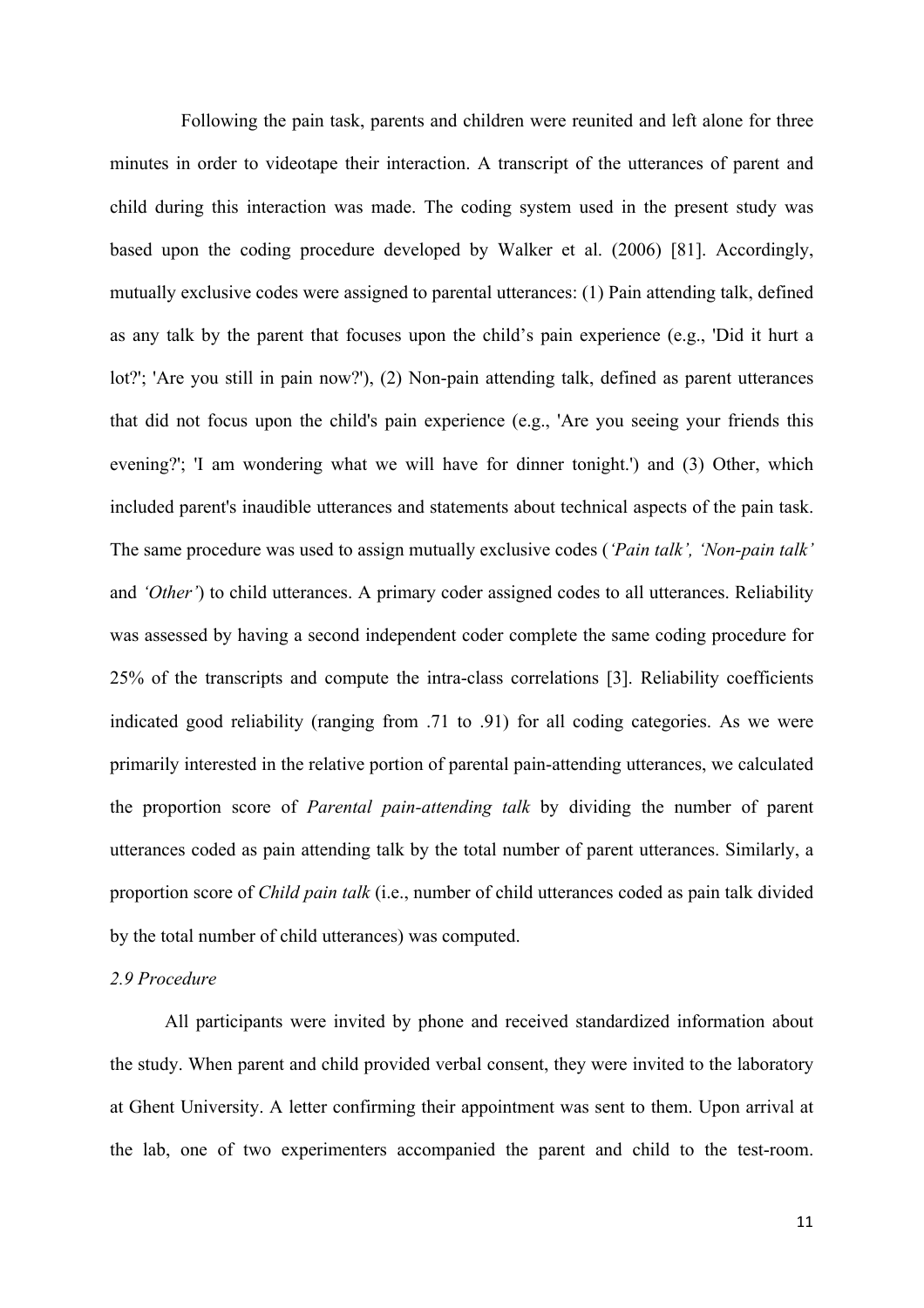Participants were told that we were interested in "how parents and children think and feel about the pain that children experience". The pain procedure was described, and the thermal heat stimulator was shown. After obtaining written parental consent and child assent, experimenter 1 stayed with the child in the test-room while experimenter 2 accompanied the parent to an adjacent room. During assessment of the child's pain tolerance level, parents completed a socio-demographic questionnaire and the PCS-P. Parents did not observe assessment of their child's heat tolerance level and were not informed that heat stimuli would be delivered at tolerance level. Parents then completed a dot-probe task [76] and the sensors for physiological recording were attached. When all the sensors were attached, parents (but not the children) received either neutral or threatening information concerning the pain task by means of a power-point presentation and completed the PCS-P state.

Parents were instructed to observe the pain and safety signals on the computer screen and their child's face on a television screen throughout the pain task. The television screen was positioned next to the computer screen on which the signals were presented. The child could not see the parent throughout the duration of the pain task. Parents were only provided video display of their child and therefore could not hear their child's utterances during the pain task. Providing auditory information to parents was not possible as the startle probes were presented to parents by means of a headphone. Moreover, this set-up is in line with previous research investigating parental responses to child pain using a similar experimental set-up [11,37]. Additionally, this set-up (of video display only) provides a pure measure of facial pain expression, which is not contaminated by child verbal pain behaviors. After the pain task, all sensors were removed and parents performed an additional computer task, which is beyond the scope of the current investigation [77]. After this task, parents and children were reunited in the test-room and were left alone for 3 minutes. During this 3-minute interval, parent-child interaction was videotaped. Parent and child were not informed about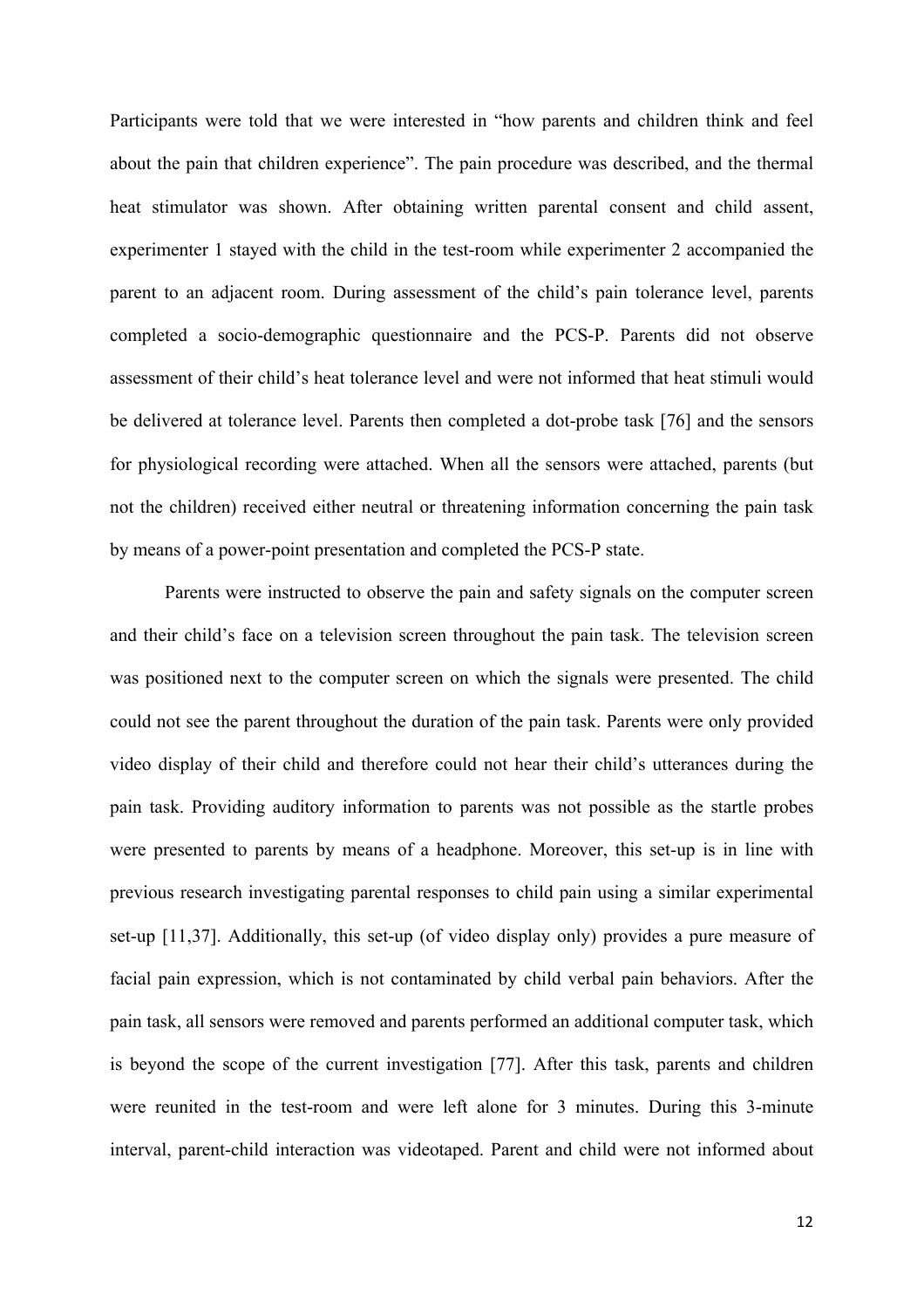the video recording in order to capture spontaneous behaviors. After three minutes an experimenter returned to the test-room to fully debrief parents and children about the purpose of the study and additional written parental consent and child assent for the use of the video data was obtained.

#### *2.10 Data reduction and analysis*

By using Psychophysiological Analysis [PSPHA; 24] the magnitude of the eye blink modulation was calculated by subtracting the mean rectified baseline value (0–20 ms after startle probe onset) from the rectified peak value in the 21–200 ms interval after probe onset. Trials with a baseline EMG-activity of at least 2.5 *SD*s above the mean baseline were visually inspected and rejected when regarded as a bad signal to noise ratio, or as "too-early" startle blink onset. The eye blink magnitude of the remaining trials was z-transformed across trials, within individuals. The impact of outliers was reduced by substituting z-scores smaller than -3 or greater than 3 by -3 or 3, respectively [65].

To account for interference of the eye blink modulation, only trials in which no startle probe was present during the signal were used in analyses of corrugator EMG activity. The baseline value of corrugator EMG activity was defined as the mean corrugator EMG activity 1000ms before the onset of the signal. In a second step, the baseline-corrected activity was calculated for every second of the 8000ms during signals, with exception of the first second, in order to avoid interference from orientating reactions [26,60]. Finally, the baselinecorrected activity was averaged for safety and pain signals separately.

Statistical analyses were performed with SPSS statistical software, version 15.0. To investigate parental psychophysiological distress responses to their child's pain, a 2 (Signal: Pain vs. Safety) x 2 (Type of information: neutral vs. threatening information) mixed repeated measure ANOVA was performed on parents' corrugator EMG activity and eye blink modulation as the dependent variables. Child facial pain expression and parental catastrophic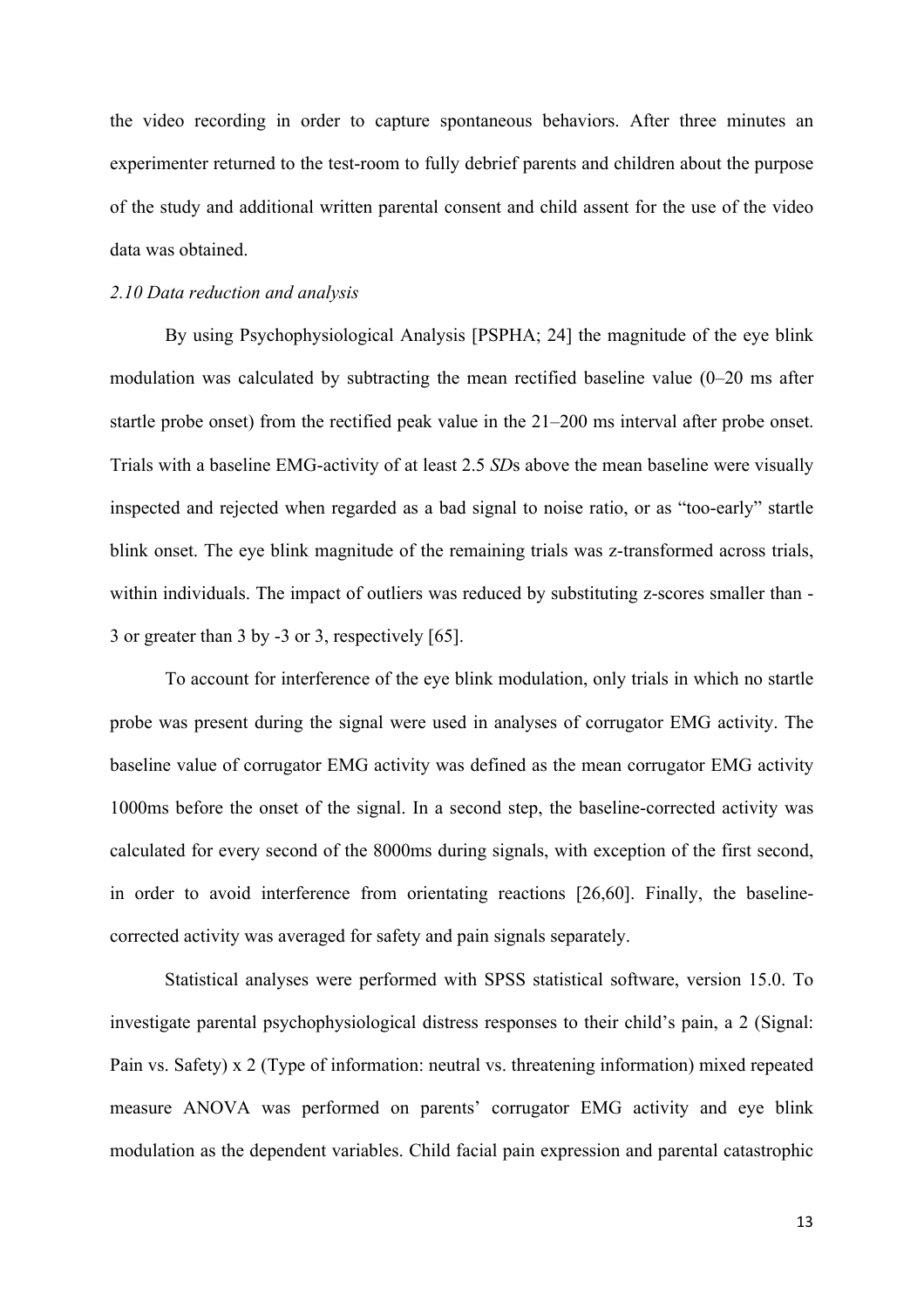thought about their child's pain (PCS-P) were entered as covariates in all analyses. We calculated the effect-size *Cohen's d* to quantify the difference between pain and safety signals, with  $d = .20-.30$  indicating a small,  $d = .50$  indicating a medium, and  $d = .80$ indicating a large effect [17]. Moreover, partial eta squared  $(\eta_p^2)$  as calculated to have an estimation of the proportion of total variability attributable to a specific variable [with  $\eta_p^2$  = .01 indicating a small,  $\eta_p^2 = 0.06$  indicating a medium, and  $\eta_p^2 = 0.14$  indicating a large effect; 17,62].

A hierarchical linear regression was conducted to investigate the influence of parental catastrophic thought, threatening information and child facial pain expression on parental pain-attending talk. As previous studies have revealed a bidirectional relationship between child responses and parental behavior in response to child pain [see e.g., 5,6,16,80,83], we controlled for child pain talk when examining parental pain-attending talk*.* Child pain talk, Child facial pain expression, Type of information (neutral vs. threatening), and Parental catastrophic thought (PCS-P) were entered in the first step. In the second step, the two-way interactions between Type of information, Parental catastrophic thought and Child facial pain were entered. The variance-inflation factors were acceptable (range:  $1.07 - 2.42$ ), suggesting that there was no problem of multicollinearity.

Statistically significant two-way interactions were investigated by plotting and testing the significance of the regression lines for high (+1 SD above the mean) and low (-1 SD below the mean) values of the moderator variable (i.e., Type of information or Child facial pain expression). For significant three-way interactions, similar regression lines were plotted separately for the two groups (i.e., neutral vs. threatening information) [1,46]. To reduce the effects of multicollinearity, continuous variables were centered [1].

# **3. RESULTS**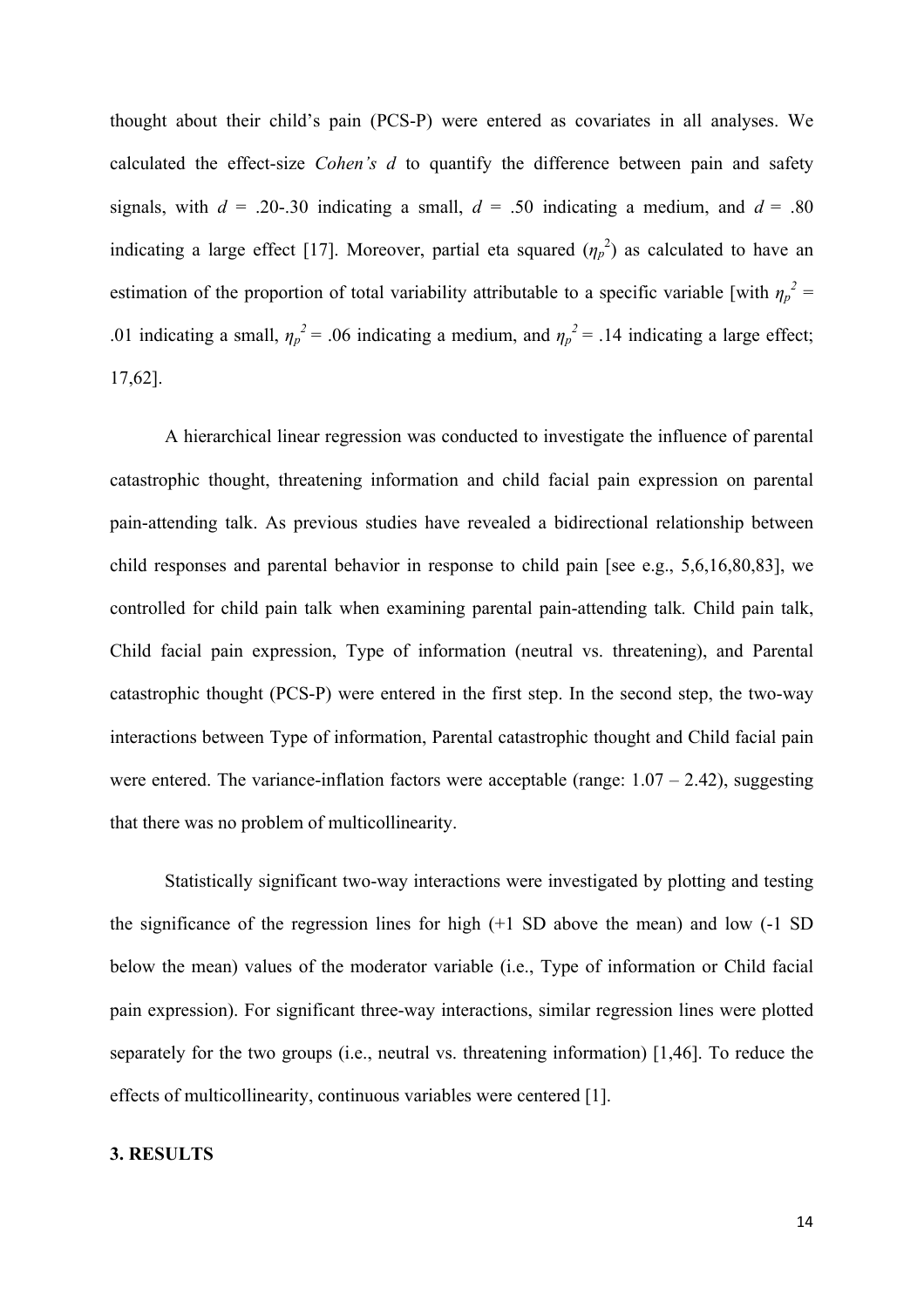#### *3.1 Descriptives and manipulation check*

Seven parent-child dyads were excluded from analyses due to technical problems with the equipment registering the psychophysiological measures  $(N = 4)$  or the video-recording equipment  $(N = 3)$ . Therefore, final analyses were performed on 56 parent-child dyads. Power analysis indicated that this sample size was sufficient to detect a medium effect  $(d = .50)$  with power .80 using  $\alpha$  = .05 two-tailed. Overall mean scores, standard deviations and correlations between all variables for the entire sample are shown in Table 1.

Children's mean tolerance level for the heat stimulus was 48.30°C (*SD* = 2.36°C), and reported mean pain intensity at tolerance level was 7.09 (*SD* = 2.03). Parents' mean level of catastrophizing about their child's pain (PCS-P;  $M = 17.43$ ,  $SD = 8.12$ ) was comparable with previous research (e.g., [36] (*t*(259) = .18, *ns*). Parental catastrophic thought about child pain showed a significant negative association with parental pain-attending talk  $(r = -.32, p < .05)$ . No significant associations between parental catastrophic thought and parental psychophysiological responses in anticipation of their child's pain were found.

To assess the effectiveness of our threat manipulation in parents (i.e., neutral versus threatening information), independent sample t-tests were performed on parental state catastrophic thought about their child's heat pain. Results indicated that the threat manipulation was effective. Specifically, in comparison to parents who received neutral information ( $N = 26$ ), parents who received threatening information ( $N = 30$ ) reported significantly higher state catastrophic thought concerning their child's pain both before  $(M =$ 2.33; *SD* = 1.76 vs.  $M = 1.59$ ; *SD* = .95) and after ( $M = 1.46$ ; *SD* = 1.51 vs.  $M = .77$ , *SD* = .73) the pain task (both  $t(54) \ge 2.00$ ,  $p < .05$ ).

Insert Table 1 about here

*3.2 Parental psychophysiological responses during anticipation of child's pain*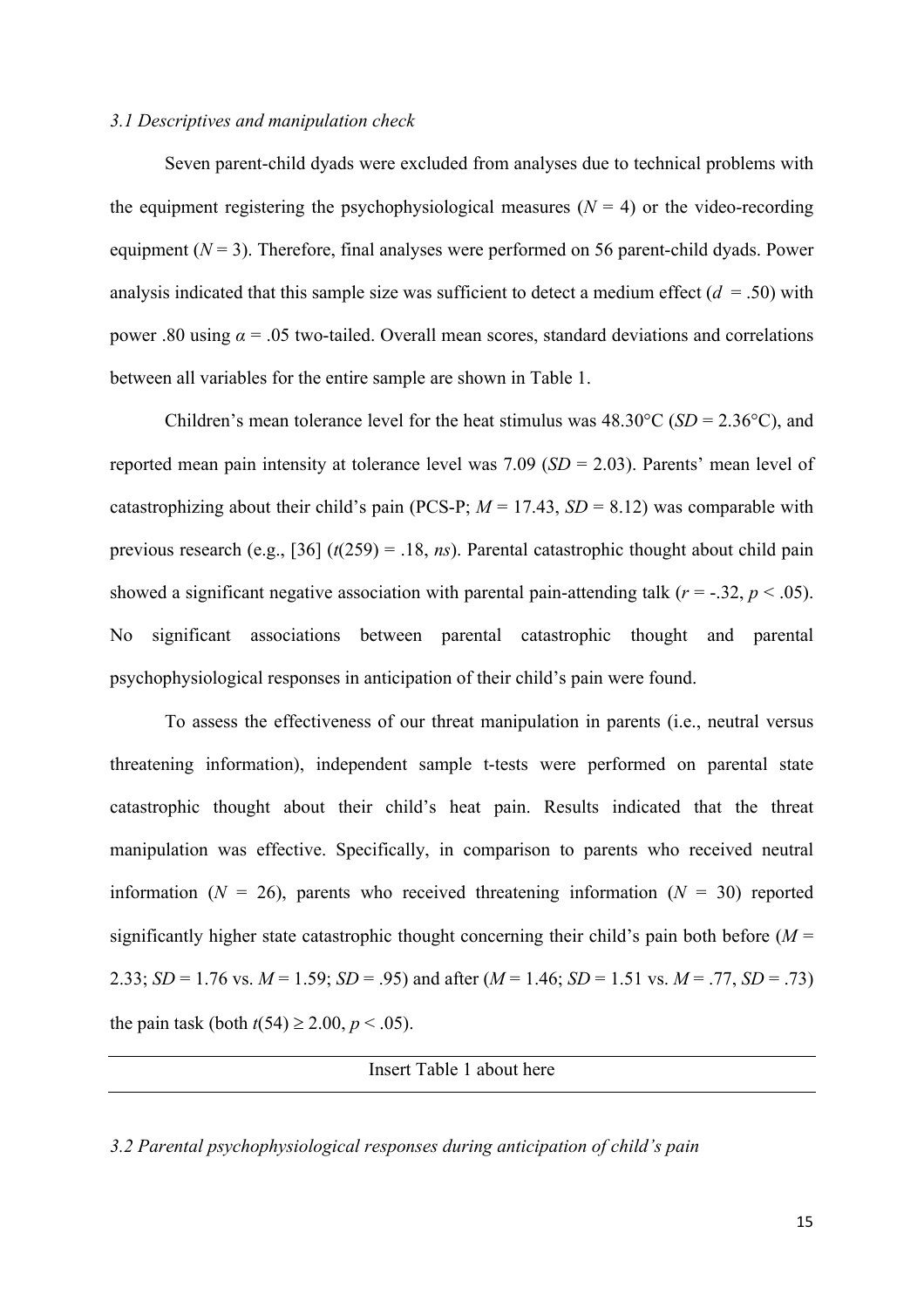#### *3.2.1 Parental corrugator EMG activity*

Analyses with corrugator EMG activity as dependent variable revealed no significant main or interaction effect of parental catastrophic thought (PCS-P) and child facial pain expression (all *F*'s < 3.20, *ns*). While a significant main effect of Signal was observed  $(F(1,49) = 4.92, p < .05, d = .55)$ , the Signal x Type of information interaction also reached significance  $(F(1,49) = 4.80, p < .05)$ . Independent sample t-tests showed that parents receiving threatening information ( $M = .39$  *SD* = .67) demonstrated more corrugator EMG activity during pain signals than parents receiving neutral information ( $M = -0.04$ ,  $SD = 0.83$ ,  $t(54) = 2.15$ ,  $p < .05$ ,  $d = .57$ ; see Fig. 2). There was no significant difference between the two types of information provided to parents for corrugator activity during safety signals  $(M_{\text{flow threat}} = .01, SD = .88; M_{\text{high threat}} = -.21, SD = .67; t(54) = 1.05, ns)$ . Additional paired sample t-tests, performed for each group separately, revealed that the difference in corrugator EMG activity during pain vs. safety signals was only significant for parents who received threatening information ( $t = 3.18$ ,  $p < .01$ ). In contrast, no difference in corrugator EMG activity during pain vs. safety signals was found for parents who received neutral information  $(t = -.22, ns)$ . This suggests that, for corrugator EMG activity, the effect of signal was dependent upon type of information provided to parents prior to the pain task, with parents receiving threatening information showing more corrugator EMG activity during pain signals than during safety signal in comparison to parents who received neutral information (see Figure 2).

## Insert Fig 2 about here

#### *3.2.2 Parental eye blink modulation*

Similar analyses were performed with parental eye blink modulation (indexing parental fear-potentiated startle) as dependent variable. The Signal x Type of information x Child's facial pain expression interaction reached significance ( $F(1,49) = 8.84$ ,  $p < .01$ ,  $\eta_p^2 =$ .15). No other significant main or interaction effects were observed (all *F* < 2.98, *ns*).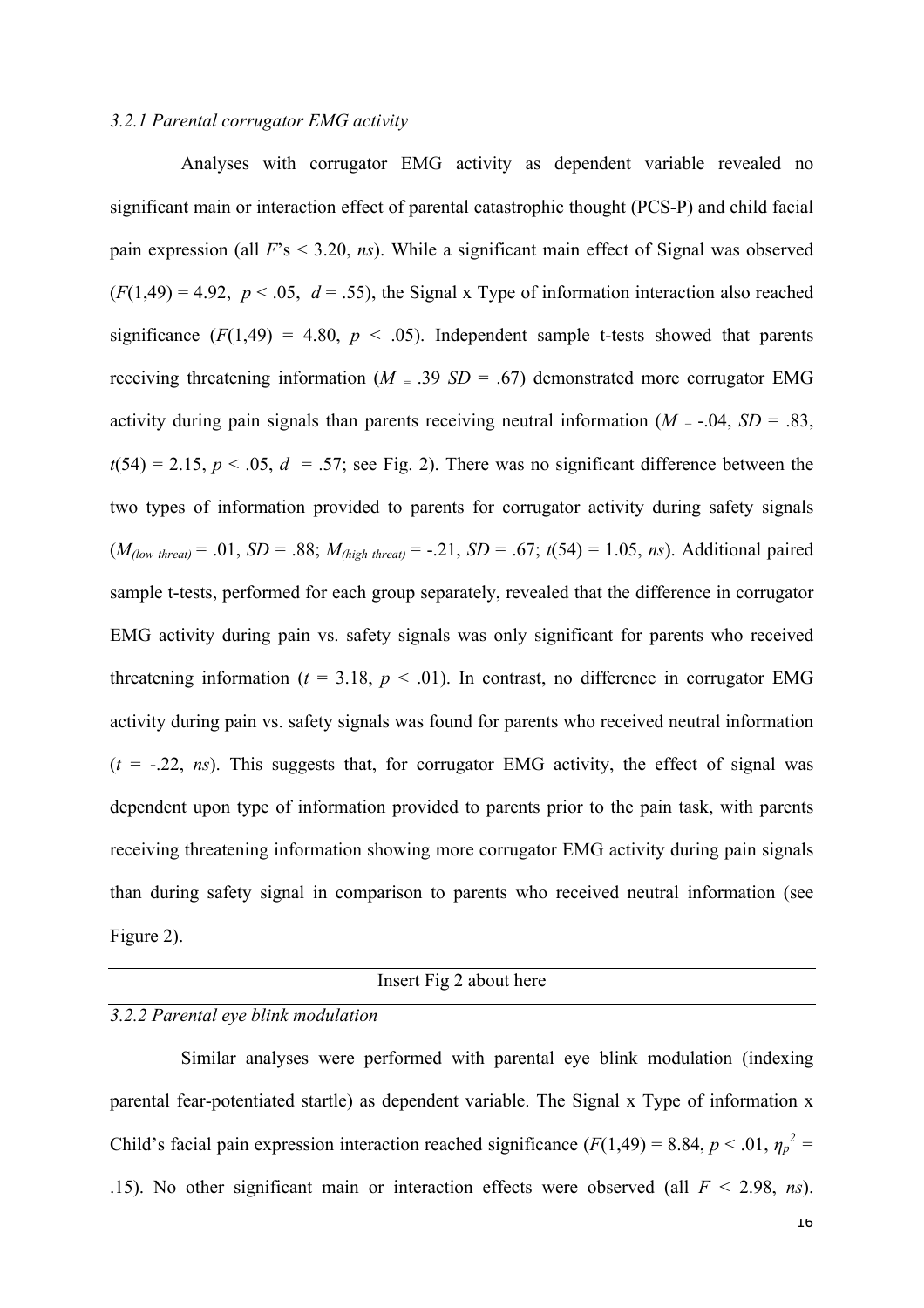Following up on the interaction effect, analyses for each group separately revealed that the interaction between Signal and Child facial pain expression during actual pain induction was only significant for the parents receiving threatening information  $(F(1,28) = 7.58, p < .05)$ . To illustrate the pattern, we analyzed the regression lines of children showing low vs. high facial pain expression for parents who received threatening information. Significance tests indicated that, in the case of high child facial expression, parents provided with threatening information showed augmented eye blink modulation (i.e., fear-potentiated startle) during pain signals compared with safety signals  $(F(1,28) = 5.57, p < .05)$ ; for the purpose of clarity, Fig. 3 depicts a bar chart containing the mean values of parental eye blink modulation for high and low child facial pain expression). As apparent in Figure 3, parental eye blink modulation was unaffected by threatening information when children expressed low pain  $(F(1,28) = 2.71, \text{ns})$ .

# Insert Fig 3 about here

# *3.3 Parental pain-attending talk in response to their child's pain*

In the analysis with parental pain-attending talk as the dependent variable, no significant main effect or interactions with child's facial pain expression were found (all  $\beta$  < [.20], *ns*). Although parental catastrophic thought showed a main effect upon parental painattending talk ( $\beta$  = -.38,  $t$  = -3.39,  $p$  < .01), the interaction between parental catastrophizing (PCS-P) and the Type of information also reached significance ( $\beta$  =.29,  $t$  = 2.67,  $p$  < .05). This indicated that the influence of parental catastrophizing was conditional upon the information provided to parents prior to the pain task. To illustrate this pattern, we plotted separate regression lines for the parents who received neutral information and the parents who received threatening information (see Fig. 4). The slope for the parents who received threatening information did not reach significance  $(\beta = .01, ns)$ ; parents provided with threatening information engaged in equal levels of pain talk independently of their level of catastrophic thought about their child's pain. In contrast, the slope for the parents who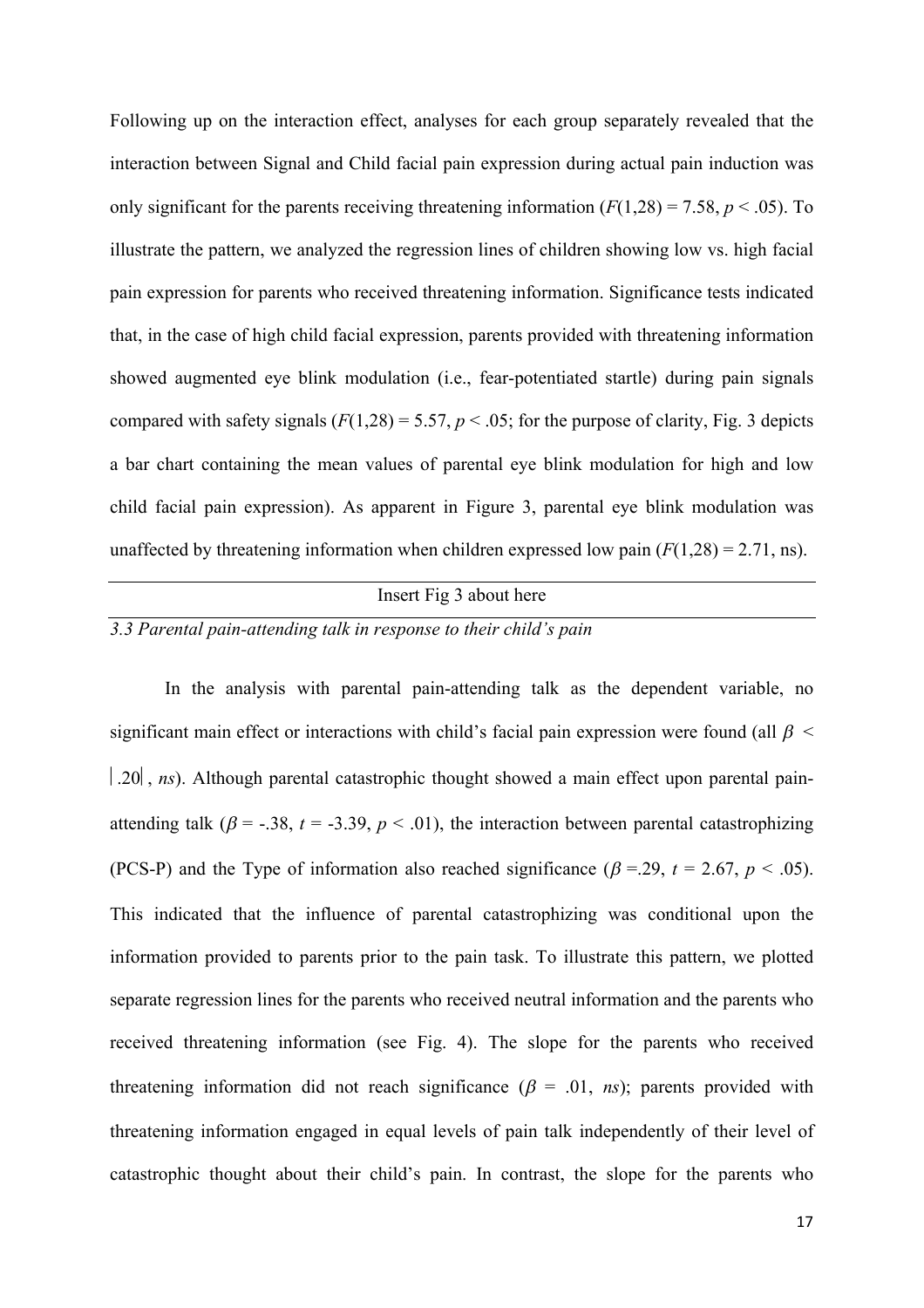received neutral information was significant ( $\beta$  = -.42, p < .001), indicating that high catastrophizing parents talked significantly *less* about their child's pain than low catastrophizing parents when parents received neutral information. However, in line with our expectations, additional between-group analyses indicated that high, but not low catastrophizing parents, were sensitive to threatening information; i.e. high catastrophizing parents receiving threatening information talked significantly more about their child's pain than high catastrophizing parents receiving neutral information ( $\beta$  = .28,  $p$  < .01; see Figure 4). No such difference was found for low catastrophizing parents ( $\beta$  = -.07, *ns*). Finally, child pain talk showed a significant main effect on parental pain-attending talk ( $\beta$  = .80,  $t$  = 10.86, *p* < .001), indicating that parents engaged in more pain talk if their child talked more about their pain.

## **4. DISCUSSION**

The present study examined the influence of parental catastrophic thought about child pain on parental experience of distress in anticipation of child pain and behavioral responses following pain induction. The moderating influence of contextual threat (threatening information and child pain expression) was also investigated. Schoolchildren performed a pain task while observed by one of their parents. During the pain task, trials were preceded by a blue or yellow circle, signaling possible pain stimulation (pain signal) or no pain stimulation (safety signal). Prior to the pain task, parents received either neutral or threatening information regarding the pain stimulus. Parental distress was measured by psychophysiological indices. Parental "pain-attending behavior" was assessed during a 3 minute interaction between parent and child after the pain task. We expected that higher levels of parental catastrophizing, threatening information, and child pain expression would be associated with elevated levels of parental distress and pain-attending talk. Additionally,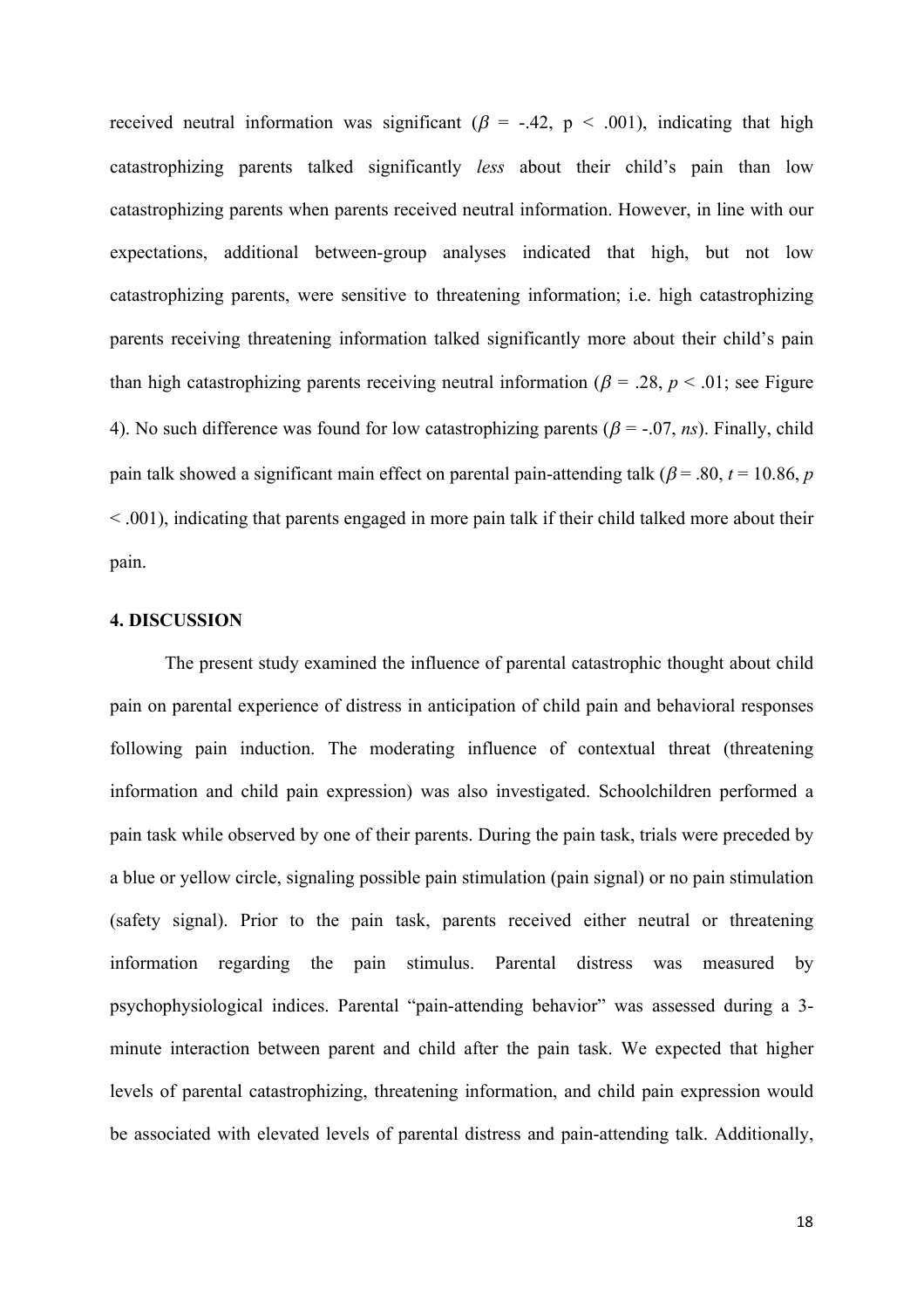we expected that the influence of parental catastrophizing would be enhanced in a threatening context due to threatening information and/or child pain expression.

The results can be summarized as follows. In terms of parental distress, parents who received threatening about the pain task showed more corrugator EMG activity when anticipating pain in their child than parents receiving neutral information. Moreover, greater corrugator EMG activity in response to pain vs. safety signals was only apparent for parents receiving threatening information. Similarly, parents receiving threatening information showed a heightened fear-potentiated startle during pain signals compared to safety signals, but only if their child showed high pain expression. No significant impact of parental catastrophizing upon parental psychophysiological distress responses was observed. In contrast, parental catastrophizing significantly impacted parental behavior when contextual threat was high. Specifically, high catastrophizing parents engaged in more pain-attending talk when provided with threatening rather than neutral information regarding the child's pain experience. Moreover, when contextual threat was low (i.e., when receiving neutral information) high catastrophizing parents talked significantly less about child pain compared with low catastrophizing parents.

The current findings corroborate and extend previous self-report literature regarding parental distress [11,37,39,68] by using psychophysiological indices of parental emotional reactions. Generally, the results indicate that parents experience automatic aversive emotional reactions in response to observing their child in pain and support the importance of contextual threat in parental reactions. In terms of parental distress, the present findings suggest that contextual threat may play a more important role than the overall tendency of parents to endorse catastrophic thought about child pain. At first sight, these findings stand in contrast with prior research highlighting pain catastrophizing as an important construct in understanding parental responses [36,39]. However, our findings corroborate recent evidence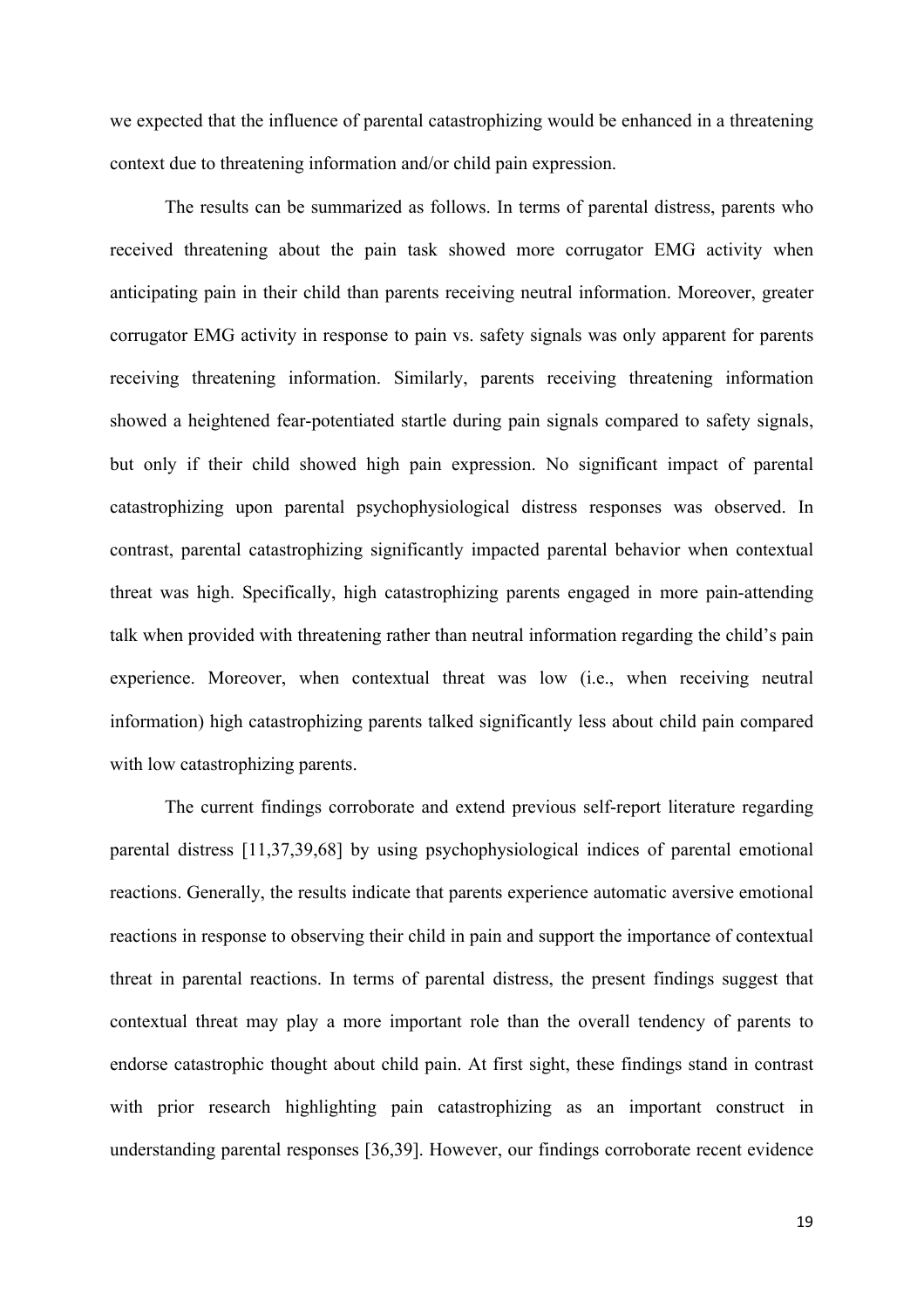showing that the specific level of threat persons attach to a situation has higher predictive value in explaining their response to pain than their general tendency to interpret pain as threatening (i.e., catastrophizing) [11,12]. Future research is needed to shed more light upon the relative importance of parental trait versus state catastrophic thought in explaining parental responses to child pain.

In terms of contemporary theories of empathy [35], our findings demonstrate the individual and combined impact of contextual variables on parental emotional responses in anticipation of child pain. Specifically, threatening information was "sufficient" to induce a general aversive state/expression in parents, as evidenced by heightened corrugator EMG activity. However, heightened fear-potentiated startle was observed only in the context of *both* threatening information and high child pain expression. The latter observation is in line with findings that the level of corrugator EMG activity is primarily influenced by the aversive content of the situation, while the arousal level of the situation affects the potentiation of the fear-potentiated startle. Therefore, in the absence of additional arousing features (such as heightened child pain expression) threatening information may not create a sufficiently arousing situation to produce elevated fear-potentiated startle [8,22]. Furthermore, evidence suggesting that the two psychophysiological indices may tap into slightly different aspects of emotional responses may account for differential findings in the present study. Specifically, the fear-potentiated startle may reflect a sympathetic defensive-motivational reflex in parents, while the corrugator EMG activity primarily assesses parental facial activity when processing the negative circumstance of anticipating pain in their child [8,40]. As psychophysiological measurement is a relatively new methodology to investigate parental emotional responses to child pain, further research is needed.

Heightened contextual threat, in combination with parental catastrophic thought, also significantly influenced parental "pain-attending behavior". Specifically, high catastrophizing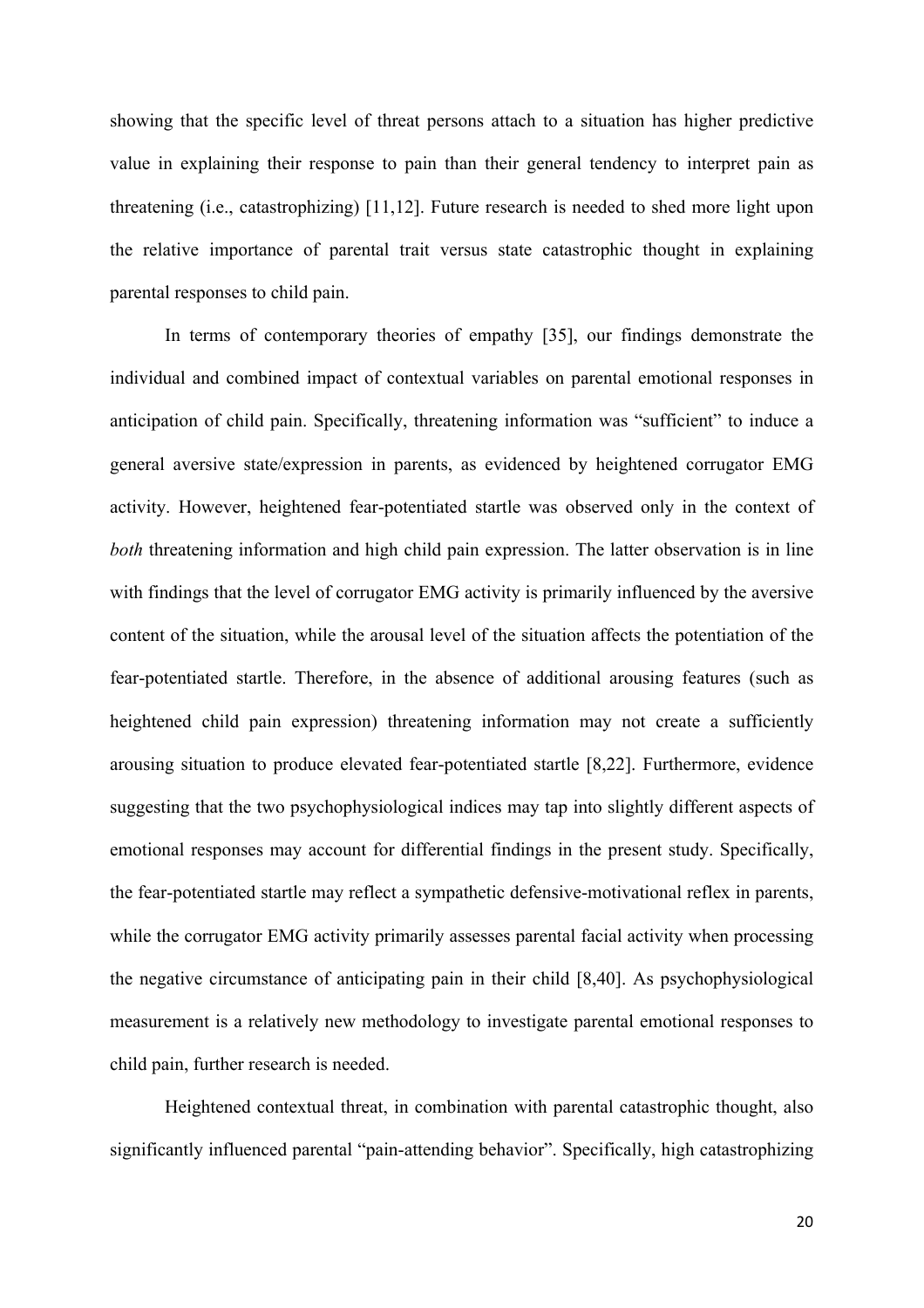parents attended more to the pain situation during interaction with their child (i.e., engaged in more pain-attending talk) when provided with threatening as opposed to neutral information. However, in the context of low contextual threat, high catastrophizing parents engaged in *less* pain-attending talk than did low catastrophizing parents. In contrast, low catastrophizing parents engaged in comparable pain-attending behavior regardless of the information provided. The differential impact of contextual threat for high vs. low catastrophizing parents is consistent with an affective-motivational account of pain, conceptualizing pain as a source of distress, both drawing attention and associated with an urge to escape [2,28,72], particularly when perceived as highly threatening [54,74]. In the interpersonal context, painattending talk can be seen as a behavioral indicator of attention capture by pain, or reflect behavioral efforts at distress modulation caused by someone else's pain experience. Accordingly, it is possible that, in the context of low threat, high catastrophizing parents' lessened pain-attending talk reflects an avoidance response (i.e., avoiding information regarding the child's pain experience). However, in the context of high threat, high catastrophizing parents' increased pain-attending talk may reflect either greater attention toward pain or failure of avoidance strategy. In contrast, low catastrophizing parents may be better able to regulate distress associated with child pain, thus attenuating induced threat [34]. Related to this finding, the results obtained with the dot-probe paradigm in a preceding part of the study indicated that only low catastrophizing parents selectively attended to faces expressing low facial expression, while higher catastrophizing parents increasingly attended away from low pain faces [76]. It is possible that the avoidance tendencies of parents with heightened catastrophic thought may conflict with or be compromised by increased difficulty disengaging from pain in highly threatening or distressing situations [15,21,38,71].

The above findings have clear clinical implications as they suggest that the type of information provided to parents about anticipated child pain (e.g., by a physician prior to a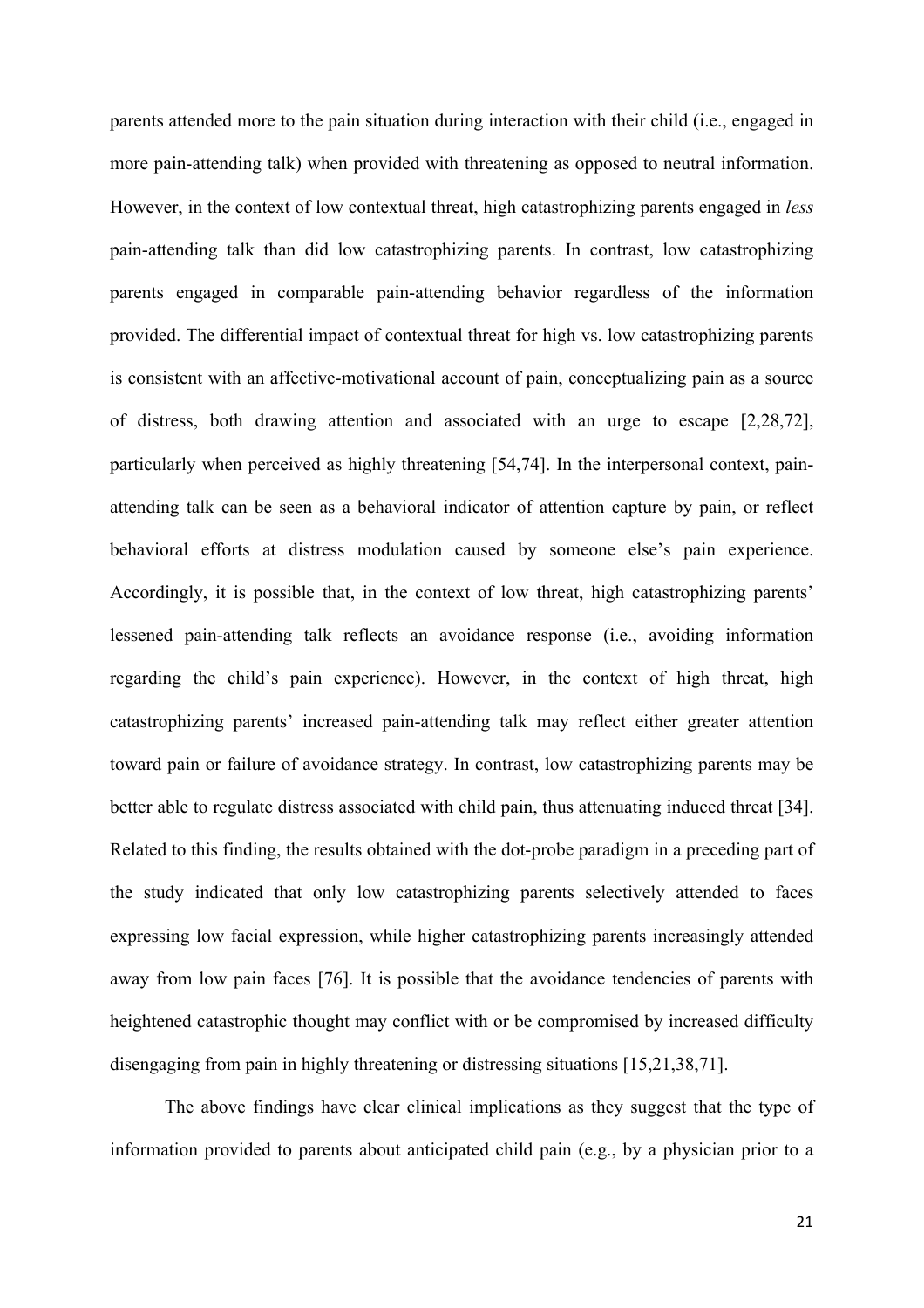painful procedure) could influence parental emotional and behavioral response to child pain. However, more research is needed to disentangle the relative impact of various contextual variables, such as pain expression, contextual information and the parent-child relationship, upon parental pain-attending responses [42]. Additionally, further research is needed to investigate how heightened parental distress may influence a range of parental behaviors, and in turn impacts child functioning in distinct clinical contexts. For example, in the context of acute child pain, giving attention to the pain and searching for a cause and related solution may be an adaptive response fostering pain relief. However, in the context of chronic pain, disengaging from unattainable pain-relief goals in order to engage in other attainable lifegoals despite the pain is associated with better well-being [29,57,58,59]. Parental level of distress in response to child pain and how parents manage such distress may be important in understanding why parents keep focusing on reducing child pain despite several failed attempts [29]. Although further research is needed, it is possible that parents who can attenuate the contextual threat and associated distress may be able to adapt their behavior in accordance with the needs of their child instead of having the urge to avoid or diminish the pain in order to reduce their feelings of distress [4,30,38].

A number of limitations need to be considered, each pointing to new directions for research. First, because the sample size was rather small, only medium to large effects could be detected. Second, the sample consisted of schoolchildren and their parents participating in a pain task within a safe experimental environment. Further research is needed to establish if similar pattern of results can be found in real-life situations and in parents of children with chronic or recurrent pain. Third, although parental state catastrophic thought increased due to experimental threat manipulation, the manipulation did not provoke high levels of catastrophizing or distress. Moreover, the heat stimuli provoked rather low levels of child facial pain display. Generalization of the results may therefore be limited. Fourth, the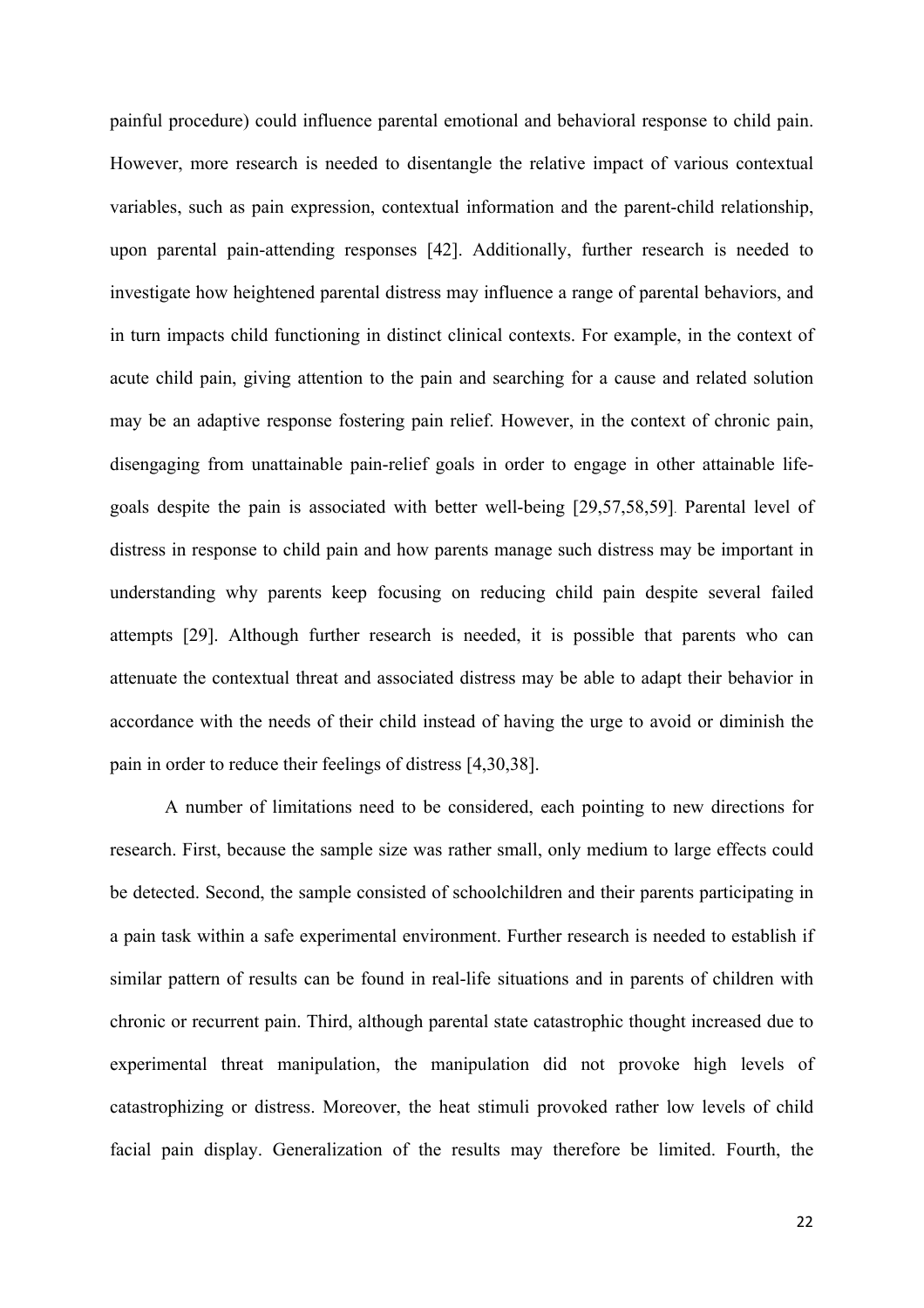majority of participating parents were mothers. As mothers' responses may differ from those of fathers [39,50,61,78], future studies are needed to investigate whether similar patterns are true for fathers. Fifth, the coding system we used was limited to verbal behavior. Non-verbal behavior, however, is also an important feature of parent–child communication [42,82]. Therefore, future research could benefit from investigating if the same findings account for non-verbal parental behavior.

Despite these limitations, the results add to our understanding of child pain within a social context by showing that parental catastrophizing thoughts about child pain, as well as contextual threat-inducing variables, have an impact upon parental emotional and behavioral reactions to child pain.

# **Acknowledgments**

The authors would like to thank Tineke Bettens en Noortje Verleyen for their help with the data collection and data-input. The study was supported by a Pain Research EFIC Grünenthal Grant Prize and an IASP Early Career Research Grant, awarded to Tine Vervoort. There are no conflicts of interest that may arise as a result of the research presented in this article.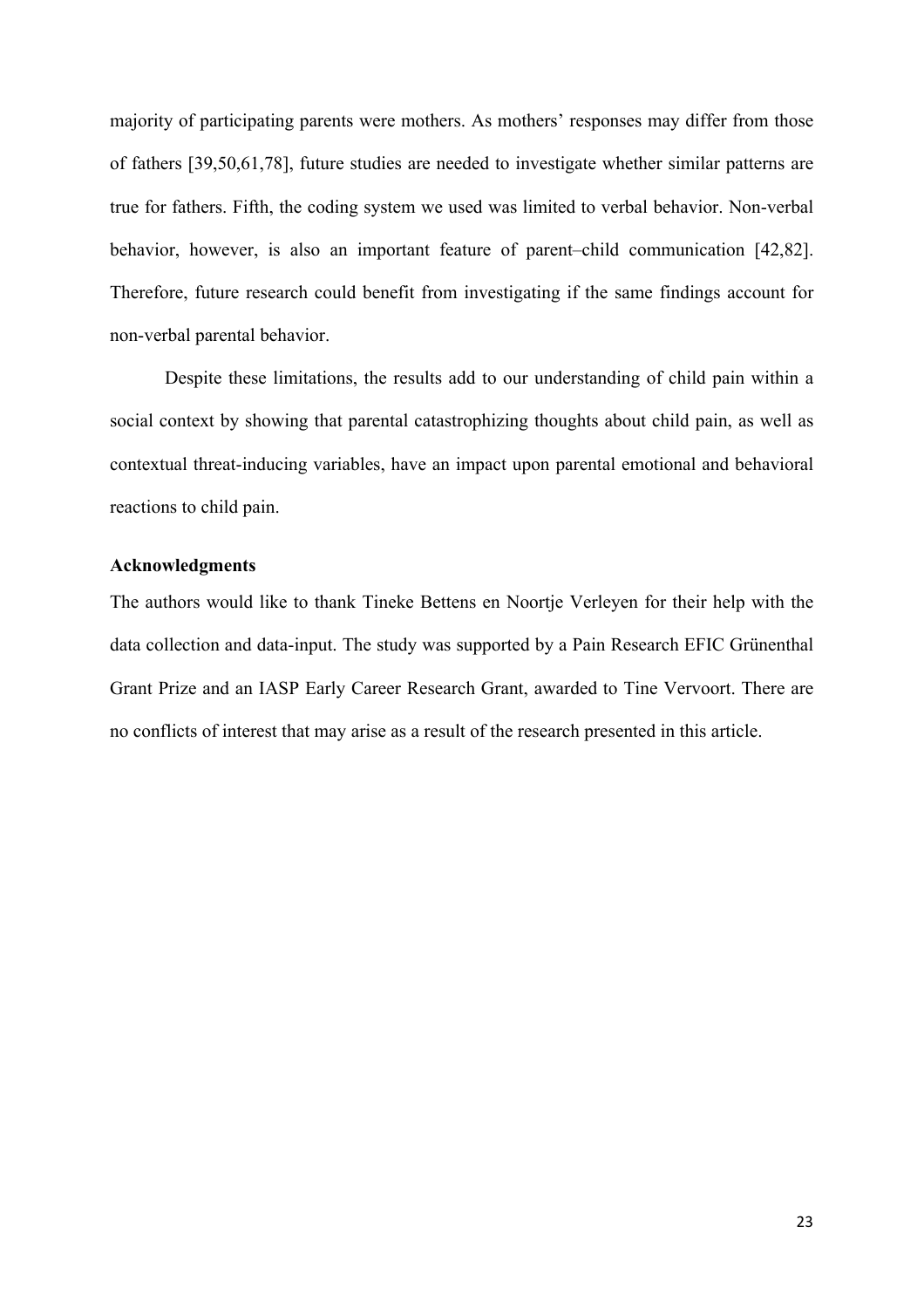#### **REFERENCES**

[1] Aiken LS, West SG. Multiple regression: testing and interpreting interactions. Newbury Park, CA: Sage, 1991.

[2] Auvray M, Myin E, Spence C: The sensory-discriminative and affective-motivational aspects of pain. Neurosci Biobehav R 2010;34:214–223.

[3] Bakeman R. Behavioral observation and coding. In: Reis HT, Judd CM, editors. Handbook of research methods in social and personality psychology. New York: Cambridge University Press; 2000.

[4] Batson CD, Fultz J, Schoenrade PA. Distress and empathy: two quantitatively distinct vicarious emotions with different motivational consequences. J Pers 1987;55:19-39.

[5] Blount RL, Corbin SM, Sturges JW, Wolfe VV, Prater, JM, James, LD. The relationship between adult's behaviour and child coping and distress during BMA LP procedures: a sequential analysis. Behav Ther1989;20:585-601.

[6] Blount RL, Landolf-Fritsche B, Powers SW, Sturges, JW. Differences between high and low coping children and between parent and staff behaviors during painful medical procedures. J Pediatr Psychol 1991;16:795-809.

[7] Blumenthal TD, Cuthbert BN, Filion DL, Hackley S, Lipp OV, Van Boxtel A. Committee report: Guidelines for human startle eyeblink electromyographic studies. Psychophysiol 2005;42:1-15.

[8] Bradley MM, Codispoti M, Cuthbert BN, Lang PJ. Emotion and motivation I: defensive and appetitive reactions in picture processing. Emotion 2001;1:276–298.

[9] Bradley MM, Silakowski T, Lang PJ. Fear of pain and defensive activation. Pain 2008;137:156–163.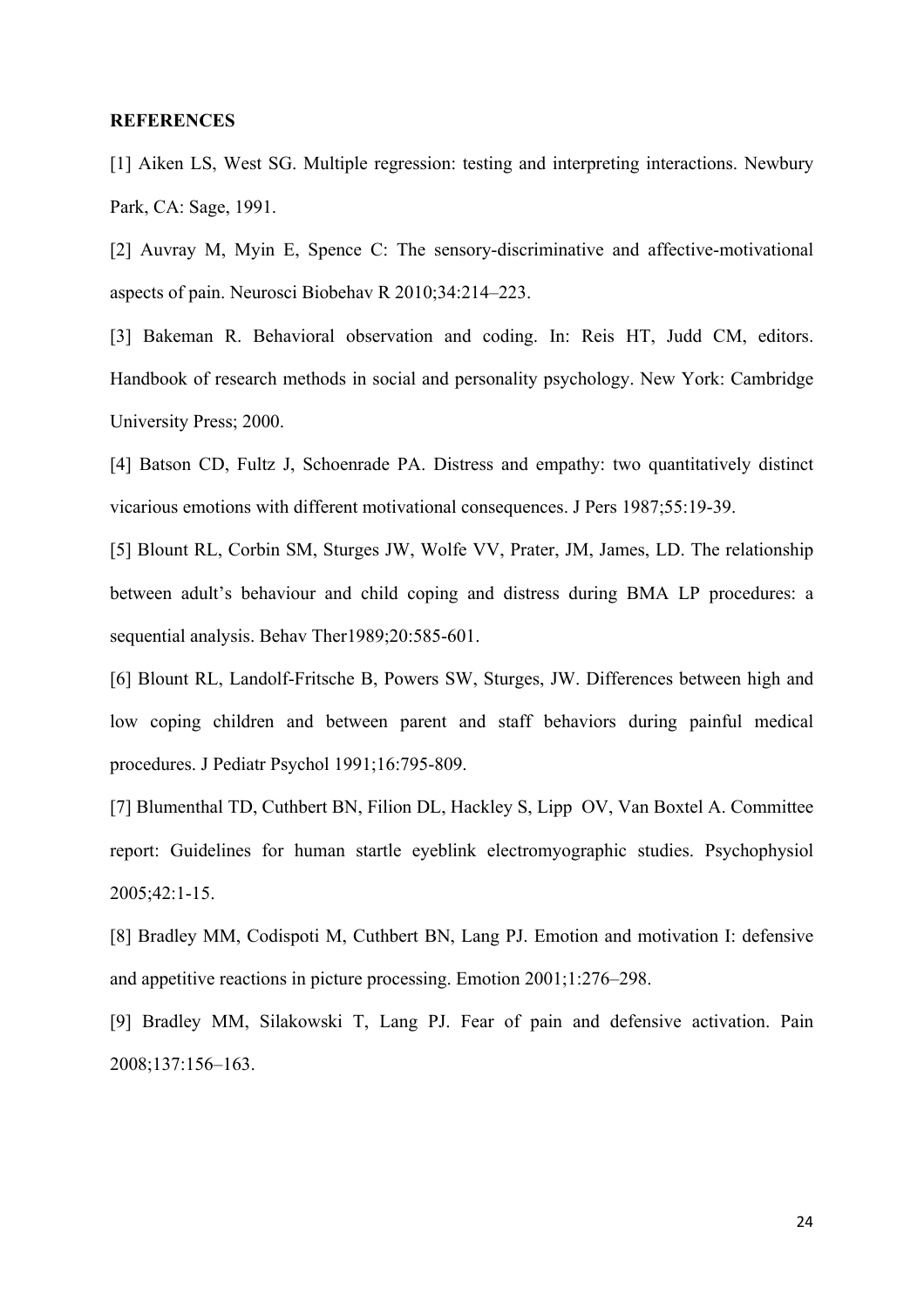[10] Breau LM, McGrath PJ, Craig KD, Santor D, Cassidy KL, Reid GJ. Facial expression of children receiving immunizations: a principal components analysis of the child facial coding system. Clin J Pain 2001;17:178-86.

[11] Caes L, Vervoort T, Eccleston C, Vandenhende M, Goubert L. Parental catastrophizing about child's pain and its relationship with activity restriction: The mediating role of parental distress. Pain 2010;152:212-222.

[12] Campbell CM, Kronfli T, Buenaver LF, Smith MT, Berna C, Haythornthwaite JA, Edwards RR. Situational versus dispositional measurement of catastrophizing: associations with pain responses in multiple samples. J of Pain 2010;11:443-453.

[13] Chambers CT. The role of family factors in pediatric pain. In: McGrath PJ, Finley GA, editors. Context of pediatric pain: biology, family, culture. Seattle: IASP Press; 2003. p. 99- 130

[14] Chambers CT, McGrath PJ, Gilbert CA, Craig KD. Child Facial Coding System – revised manual. Halifax, NS: IWK-Grace Health Centre, Dalhousie University & University of British Columbia; 1996.

[15] Cisler, JM, Koster EHW. Mechanisms of attentional biases toward threat in anxiety disorders: An integrative review. Clin Psychol Rev 2010;30*:*203-216.

[16] Claar RL, Simons LE, Logan DE. Parental response to children's pain: the moderating impact of children's emotional distress on symptoms and disability. Pain 2008;138:172-179.

[17] Cohen J. Statistical power analysis for the behavioural sciences. CA, San Diego: McGraw- Hill; 1988.

[18] Cohen LL, Manimala R, Blount RL. Easier said than done: what parents say they do and what they do during children's immunizations. Child Health Care 2000;29:79–86.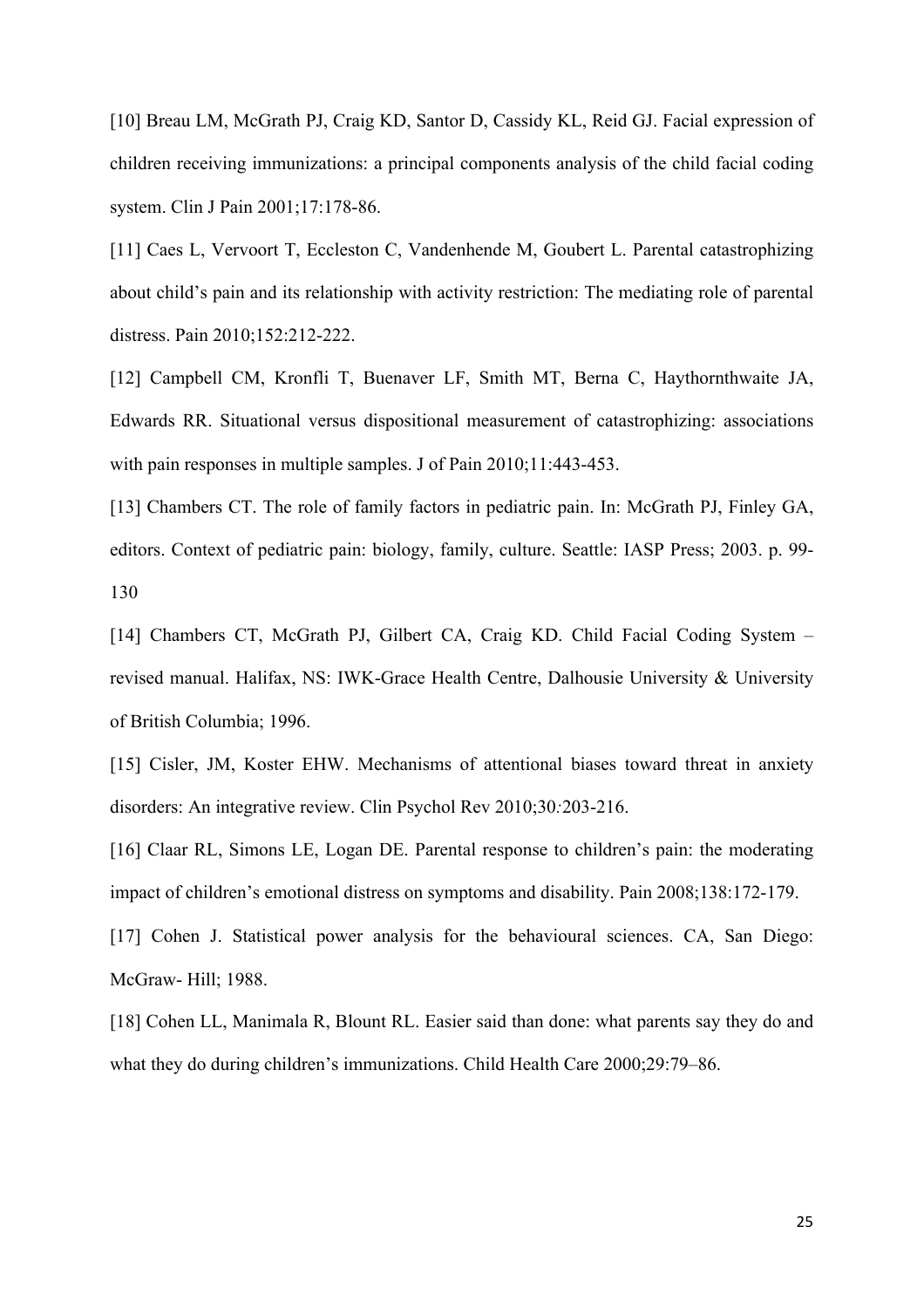[19] Crombez G, Bijttebier P, Eccleston C, Mascagnic T, Mertens G, Goubert L, Verstraeten K. The child version of the pain catastrophizing scale (PCS-C): a preliminary validation. Pain 2003;104:639–646.

[20] Crombez G, Eccleston C, Baeyens F, Eelen P. When somatic information threatens, catastrophic thinking enhances attentional interference. Pain 1998;75:187-198.

[21] Crombez G, Eccleston C, Baeyens F, Eelen P. Attentional distruption is enhanced by the threat of pain. Beh Res Ther 1998;36:195-204.

[22] Cuthbert BN, Bradley MM, Lang PJ. Probing picture perception: activation and emotion. Psychophysiol 1996;33:103-111.

[23] Davis M, Falls WA, Campeau S, Kim M. Fear-potentiated startle: a neural and pharmacological analysis. Behav Brain Res 1993;58:175–98.

[24] De Clercq A, Verschuere B, De Vlieger P, Crombez G. Psychophysiological Analysis (PSPHA): a modular script-based program for analyzing psychophysiological data. Behav Res Methods 2006;38:504-510.

[25] Dimberg U. Facial reactions to emotional stimuli: evidence for 'facial affect' programs. Int J Psychophysiol 2000;35:31-31.

[26] Dimberg U, Karlsson B. Facial reactions to different emotionally relevant stimuli. Scand J Psychol 1997;38:297-303.

[27] Dix T, Gershoff ET, Meunier LN, Miller PC. The affective structure of supportive parenting: depressive symptoms, immediate emotions, and child-oriented motivation. Dev Psychol 2004;40:1212-1227.

[28] Eccleston C, Crombez G: Pain demands attention: a cognitive-affective model of the interruptive function of pain. Psychol Bull 1999;125:356-366.

[29] Eccleston C, Crombez G. Worry and chronic pain: a misdirected problem solving model. Pain 2007;132:233-236.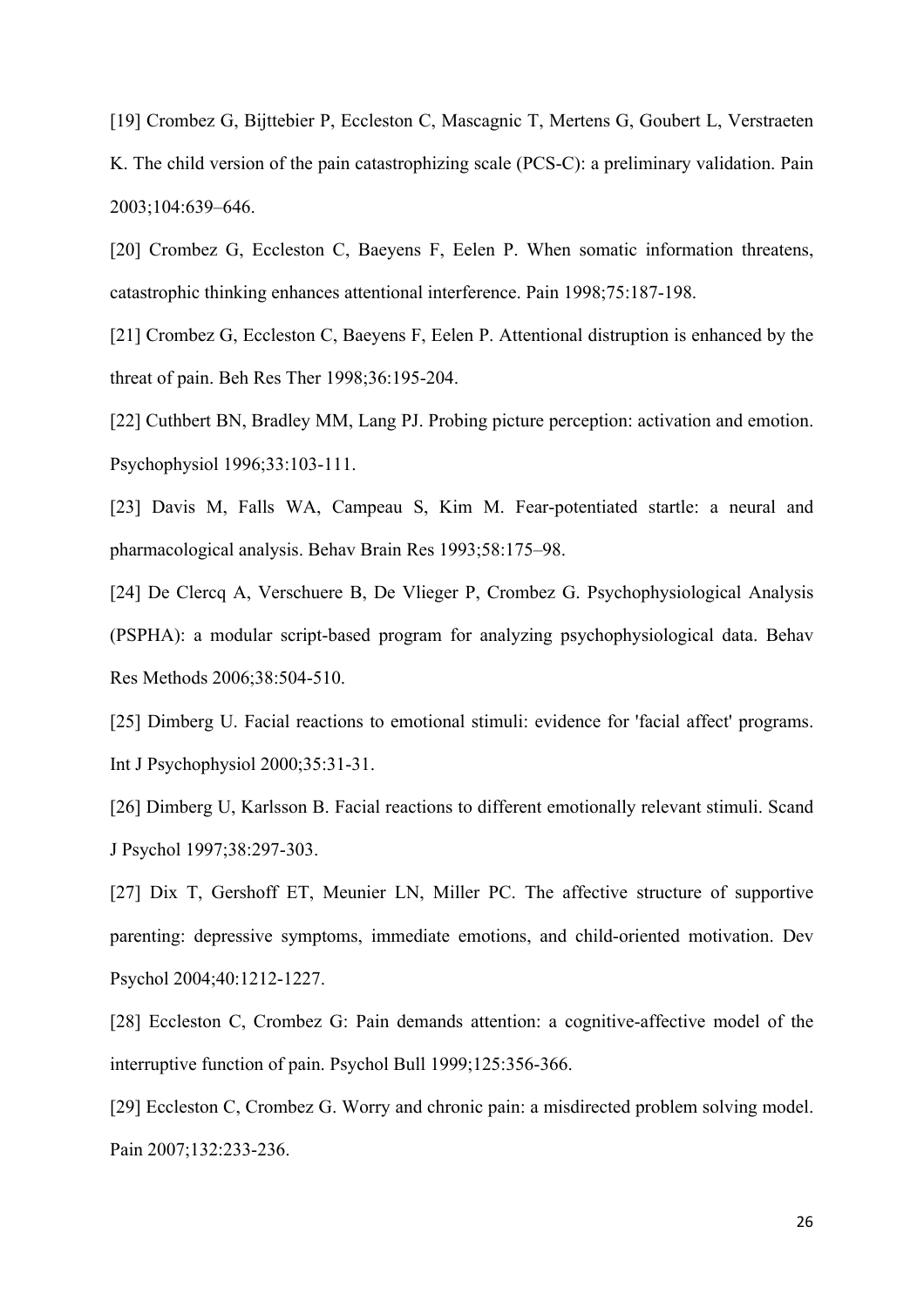[30] Eisenberg N, Fabes RA, Murphy B, Karbon M, Maszk P, Smith M, O'Boyle C, Suh K. The relations of emotionality and regulation to dispositional and situational empathy-related responding. J Pers Soc Psychol 1994;66:776-797.

[31] Ekman P, Friesen W. Investigator's guide to the Facial Action Coding System. Palo Alto, CA: Consulting Psychologists Press: 1978.

[32] Fridlund AJ, Cacioppo JT. Guidelines for human electromyographic research. Psychophysiol 1986;23:567-589.

[33] Gilbert CA, Lilley CM, Craig KD, McGrath PJ, Court CA, Bennett SM, Montgomery CJ. Postoperative pain expression in preschool children: validation of the child facial coding system. Clin J Pain 1999;15:192-200.

[34] Goubert L, Craig KD, Buysse A. Perceiving others in pain: experimental and clinical evidence on the role of empathy. In Ickes W, Decety J, editors. The Social Neuroscience of Empathy. Massachusetts: The MIT Press, 2009. pp.153-165.

[35] Goubert L, Craig KD, Vervoort T, Morley S, Sullivan MJL, Williams AC de C, Cano A, Crombez C. Facing others in pain: the effects of empathy. Pain 2005;118:285-288.

[36] Goubert L, Eccleston C, Vervoort T, Jordan A, Crombez G. Parental catastrophizing about their child's pain: the parent version of the Pain Catastrophizing Scale. Pain 2006;123:254-263.

[37] Goubert L, Vervoort T, Cano A, Crombez G. Catastrophizing about their children's pain is related to higher parent–child congruency in pain ratings: an experimental investigation. Eur J Pain 2009;13:196-209.

[38] Goubert L, Vervoort T, Crombez G. Pain demands attention from others: the approach/avoidance paradox. Pain 2009;143:5-6.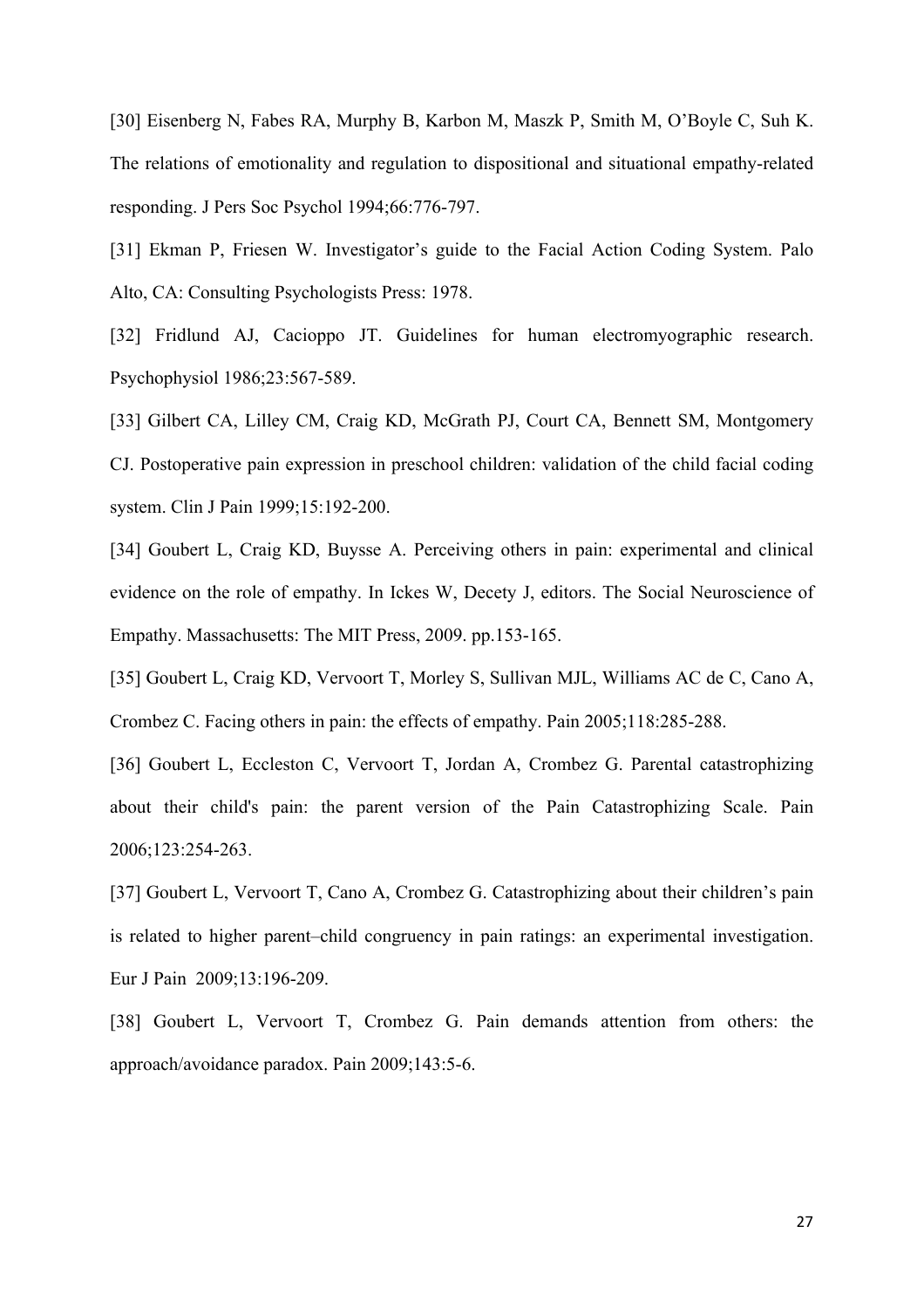[39] Goubert L, Vervoort T, Sullivan MJL, Verhoeven K. Parental emotional responses to their child's pain: the role of dispositional empathy and catastrophizing about their child's pain. J Pain 2008;3:227-279.

[40] Grillon C, Baas J. A review of the modulation of the startle reflex by affective states and its application in psychiatry. Clin Neurophysiol 2003;114:1557-1579.

[41] Grillon C, Ameli R, Wood SW, Merikangas SK, Davis M: Fear-potentiated startle in humans: effects of anticipatory anxiety on the acoustic blink reflex. Psychopysiol 1991;28:588-595.

[42] Hadjistravropoulos T, Craig KD, Duck S, Cano A, Goubert L, Jackson PL, Mogil JS, Rainville P, Sullivan M, Williams AC, Vervoort T, Fitzegerald TD. A biopsychosocial formulation of pain communication. Psychol Bull, in press.

[43] Hamm AO, Greenwald MK, Bradley MM, Lang PJ. Emotional learning, hedonic change, and the startle probe. J Abnormal Psychol 1993;102:453-465.

[44] Hermann C, Hohmeister J, Demirakça S, Zohsel K, Flor R. Long-term alteration of pain sensitivity in school-aged children with early pain experiences. Pain 2006;125:278-285.

[45] Herzog T. Research methods in the social sciences. Harper Collins College Publishers; 1996.

[46] Holmbeck GN. Post-hoc probing of significant moderational and mediational effects in studies of pediatric populations. J Pediatr Psychol 2002;27:87–96.

[47] Inquisit (Version 2.0.61004.5). Computer program. Seattle, WA: Millisecond Software, 2006.

[48] Janssens KAM, Oldehinkel AJ, Rosmalen JGM. Parental overprotection predicts development of functional somatic symptoms in young adolescents. J Pediatr 2009;154:918- 923.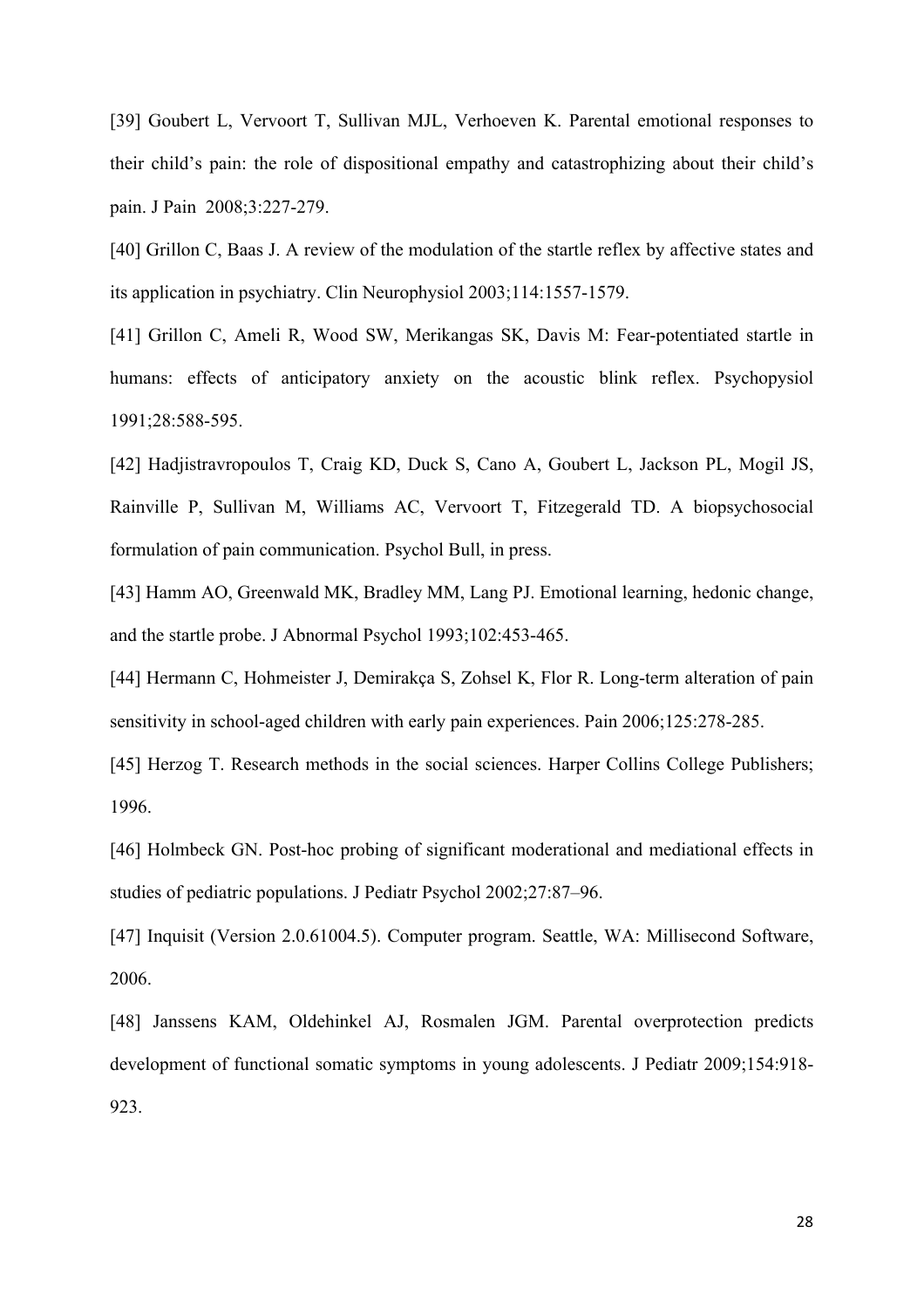[49] Jordan A, Eccleston C, McCracken LM, Connell H, Clinch J. The Bath Adolescent Pain – Parental Impact Questionnaire (BAP-PIQ): development and preliminary psychometric evaluation of an instrument to assess the impact of parenting an adolescent with chronic pain. Pain 2008;137:478–487.

[50] Lamb ME, Tamis-Lemonda CS. The role of the father: an introduction. In Lamb ME, editor. The role of the father. Fourth edition. Hoboken, New Jersey: John Wiley & Sons; 2004.

[51] Lang PJ, Bradley MM, Cuthbert BN: Emotion, attention, and the startle reflex. Psychol Rev 1990;97:377-39.

[52] Lang PJ, Bradley MM, Cuthbert BN: A motivational analysis of emotion: reflex-cortex connections. Psychol Sci 1992;3:44-49.

[53] Lanzetta JT, Englis BG. Expectations of cooperation and competition and their effects on observers' vicarious emotional responses. J Pers Soc Psychol 1989;56:543-554.

[54] Leeuw M, Goossens MEJB, Linton SJ, Crombez G, Boersma K, Vlaeyen J. The fearavoidance model of musculoskeletal pain: current state of scientific evidence. J Behav Med 2006; 30:77-94.

[55] Leventhal H, Brown D, Shacham S, Engquist G. Effects of preparatory information about sensations, threat of pain, and attention on cold pressor distress. J Pers Soc Psychol 1979;37:688-714.

[56] Logan DE, Scharff L. Relationships between family and parent characteristics and functional abilities in children with recurrent pain syndromes: an investigation of moderating effects on the pathway from pain to disability. J Pediatr Psychol 2005;30:698-707.

[57] Massey EK, Garnefski N, Gebhardt WA. Goal frustration, coping and well-being in the context of adolescent headache: a self-regulation approach. Eur J Pain 2009;13:977-984.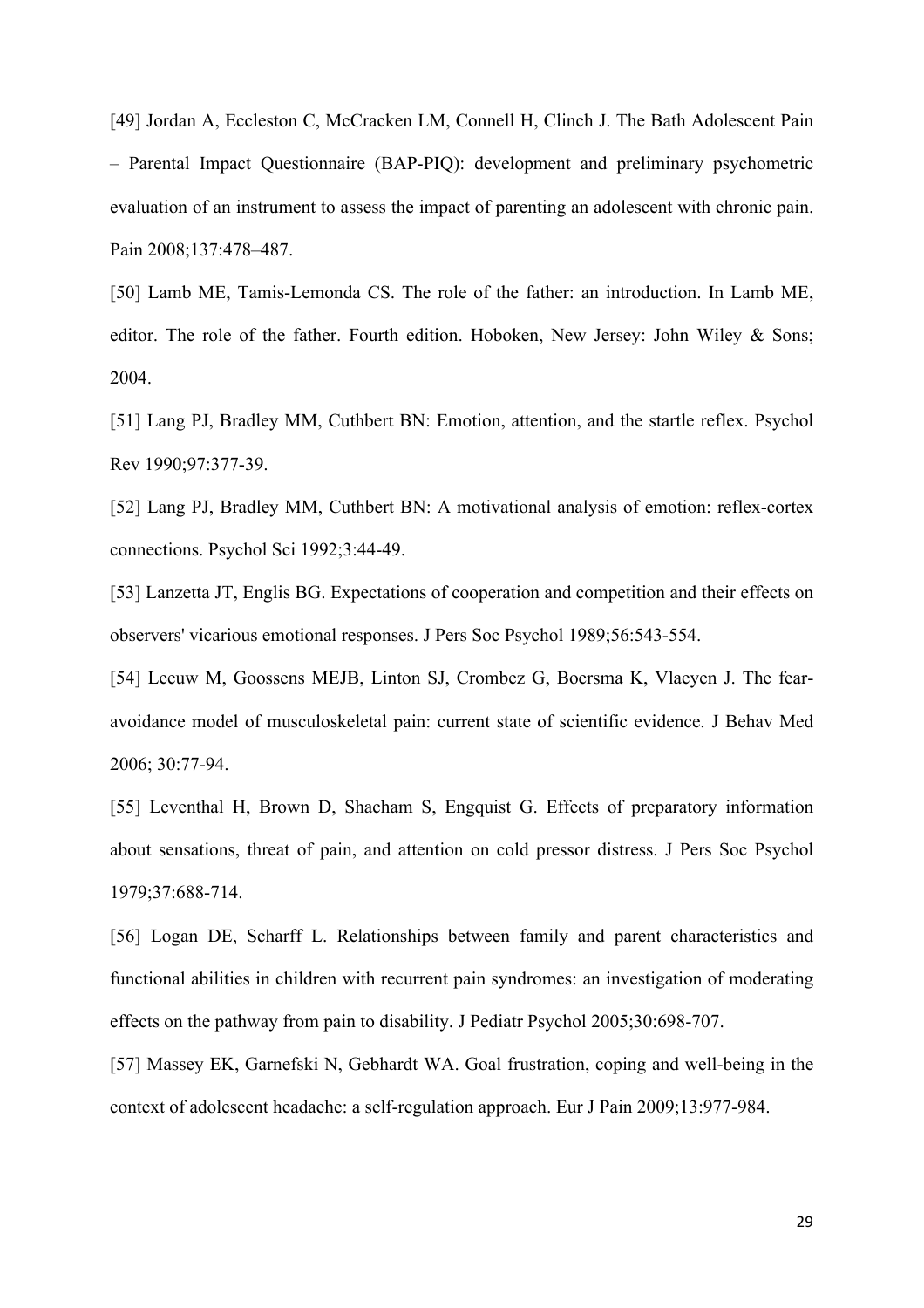[58] McCracken L, Gauntlett-Gilbert J, Eccleston C. Acceptance of pain in adolescents with chronic pain: validation of an adapted assessment instrument and preliminary correlation analyses. Eur J Pain 2009;14:316-320.

[59] McCracken LM, Vowles KE, Eccleston E. Acceptance of chronic pain: component analysis and a revised assessment method. Pain 2004;107:159-166.

[60] McIntosh DN, Reichmann-Decker A, Winkielman P,Wilbarger JL. When the social mirror breaks: deficits in automatic, but not voluntary, mimicry of emotional facial expressions in autism. Developmental Sci 2006;9:295–302.

[61] Moon, EC. Chambers CT, McGrath PJ. "He Says, She Says": a comparison of fathers' and mothers' verbal behavior during child cold pressor pain. J Pain, in press.

[62] Olejnik S, Algina J: Measures of effect size for comparative studies: applications, interpretations, and limitations. Contemp Educ Psychol 25:241-286,2000.

[63] Palermo TM, Chambers CT. Parent and family factors in pediatric chronic pain and disability: an integrative approach. Pain 2005;119:1-4

[64] Palermo TM, Eccleston E. Parents of children and adolescents with chronic pain. Pain 2009;146:15-17.

[65] Patrick CJ, Bradley MM, Lang PJ. Emotion in the criminal psychopath: startle reflex modulation. J Abnorm Psychol 1993;102:82-92.

[66] Perquin CW, Hazebroek-Kampschreur AAJM, Hunfeld JAM, Bohnen AM, van Suijlekom-Smit LWA, Passchier J, van der Wouden JC.Pain in children and adolescents: a common experience. Pain 2000;87:51-58.

[67] Preston SD, de Waal FBM. Empathy: its ultimate and proximate bases. Behav Brain Sci 2002;25:1–72.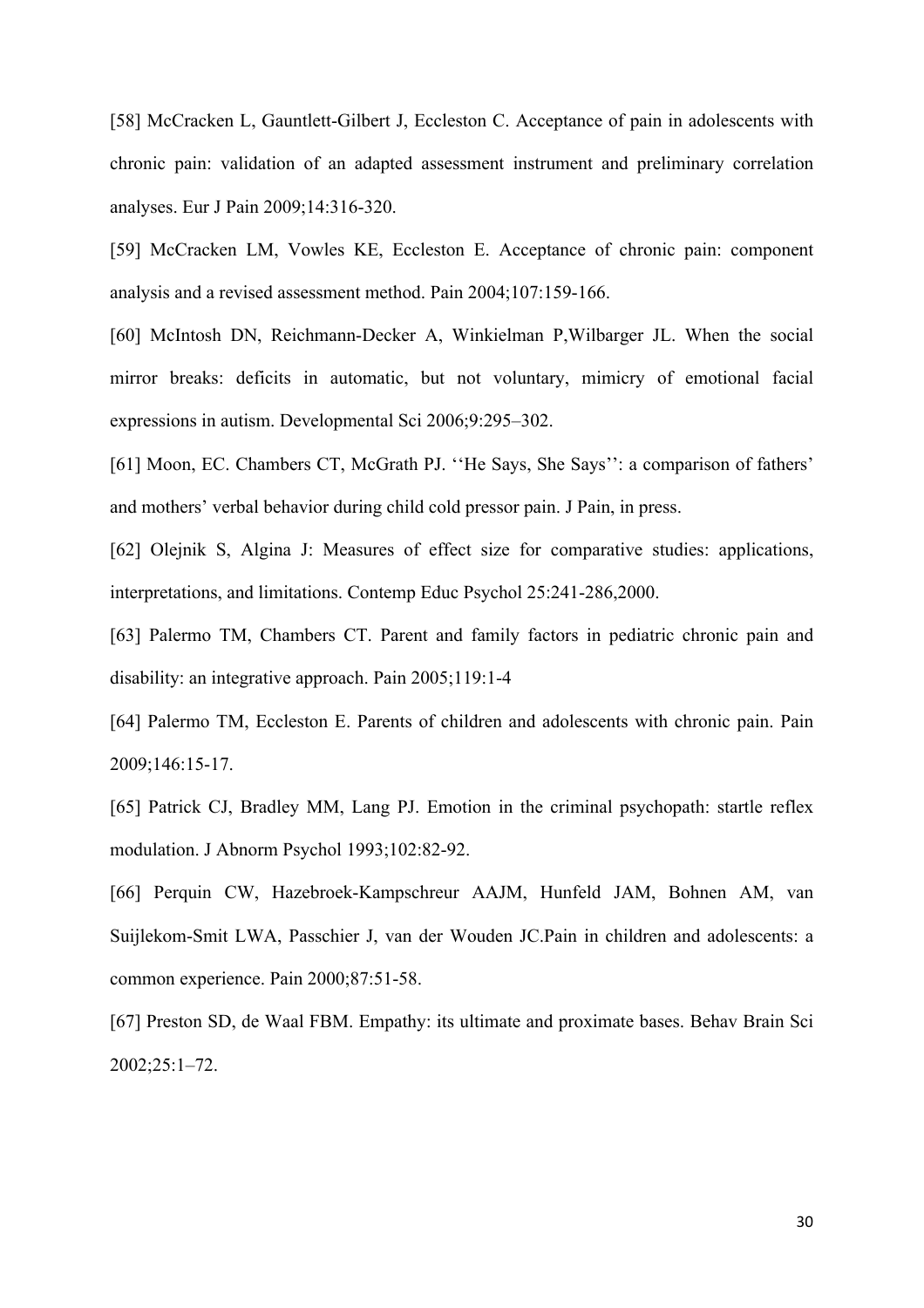[68] Sieberg CB, Williams S, Simons L. Do parent protective responses mediate the relation between parent distress and child functional disability among children with chronic pain? J Pediatr Psychol 2011, 36:1043-1051.

[69] Sullivan MJL, Bishop SR, Pivik J. The pain catastrophizing scale: development and validation. Psychol Assessment 1995;7: 524-532.

[70] Sweet SD, McGrath PJ. Relative importance of mothers' versus medical staffs' behavior in the prediction of infant immunization pain behavior. J Pediatr Psychol 1998;23:249-256.

[71] Van Damme S, Crombez C, Eccleston C. Disengagement from pain: the role of catastrophic thinking about pain. Pain 2004;107:70-76.

[72] Van Damme S, Legrain V, Vogt V, Crombez G: Keeping pain in mind: a motivational account of attention to pain. Neurosci Biobehav R 2010;34: 204–213.

[73] Vaughan KB, Lanzetta JT: Vicarious instigation and conditioning of facial expressive and autonomic responses to a model's expressive display of pain. J Pers Soc Psychol 1980;38:909-923.

[74] Vlaeyen JWS, Linton S. Fear-avoidance and its consequences in chronic musculoskeletal pain: a state of the art. Pain 2000;85:317-332.

[75] Vlaeyen JWS, Timmermans C, Rodriguez LM, Crombez G, van Horne W, Ayers GM, Albert A, Wellens HJJ. Catastrophic thinking about pain increases discomfort during internal atrial cardioversion. J Psychosom Res 2004;56:139–144.

[76] Vervoort T, Caes L, Crombez G, Koster EHW, Van Damme S, Dewitte M, Goubert L. Parental catastrophizing about child's pain and selective attention to varying levels of facial pain expression in children: a dot-probe study. Pain 2011;152:1751–1757.

[77] Vervoort T, Caes L, Trost Z, Goubert L. Parental attention to their child's pain is modulated by threat-value of pain. submitted.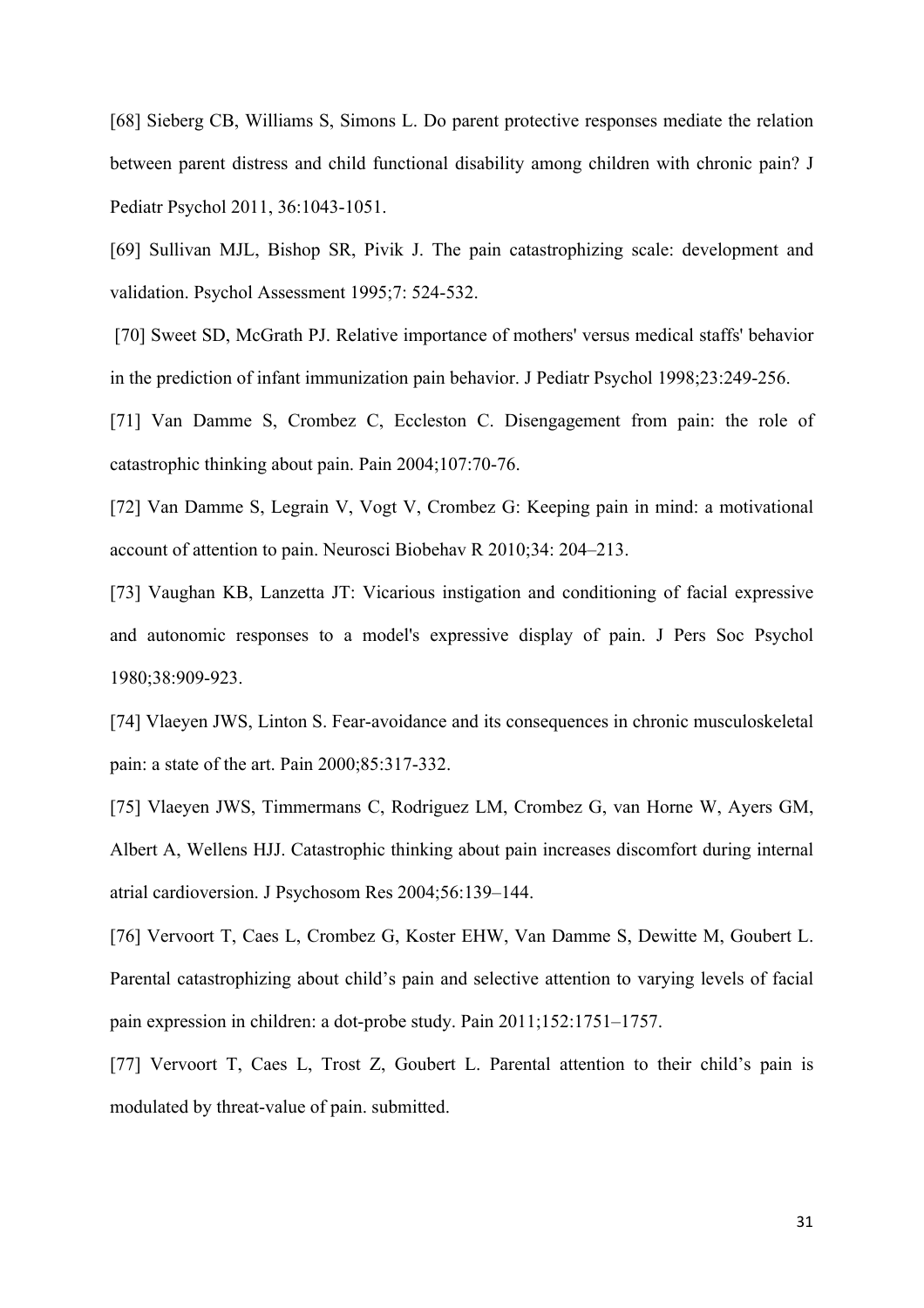[78] Vervoort T, Huguet A, Verhoeven K, Goubert L. Mothers' and fathers' responses to their child's pain moderate the relationship between the child's pain catastrophizing and disability. Pain 2011,152:786-793.

[79] Vowles KE, Cohen LL, McCracken LM, Eccleston C. Disentangling the complex relations among caregiver and adolescent responses to adolescent chronic pain. Pain 2010;151:680-686.

[80] Walker LS, Claar RL, Garber J. Social consequences of children's pain: when do they encourage symptom maintenance? J Pediatr Psychol 2002;27:689-698.

[81] Walker LS, Williams SE, Smith GA, Garber J, Van Slyke DA, Lipani TA. Parent attention versus distraction: impact on symptom complaints by children with and without chronic functional abdominal pain. Pain 2006;122:43–52.

[82] Williams ACC. Facial expression of pain: an evolutionary account. Behav Brain Sci 2002;25:439–48.

[83] Williams SE, Blount RL, Walker LS. Pain threat appraisal and catastrophizing moderate the impact of parent verbal behavior on children's symptom complaints. J Pediatr Psychol 2011;36:55–63.

[84] Zohsel K, Hohmeister J, Flor H, & Hermann C. Somatic pain sensitivity in children with recurrent abdominal pain. Am J Gastroenterol 2008;103:1517-1523.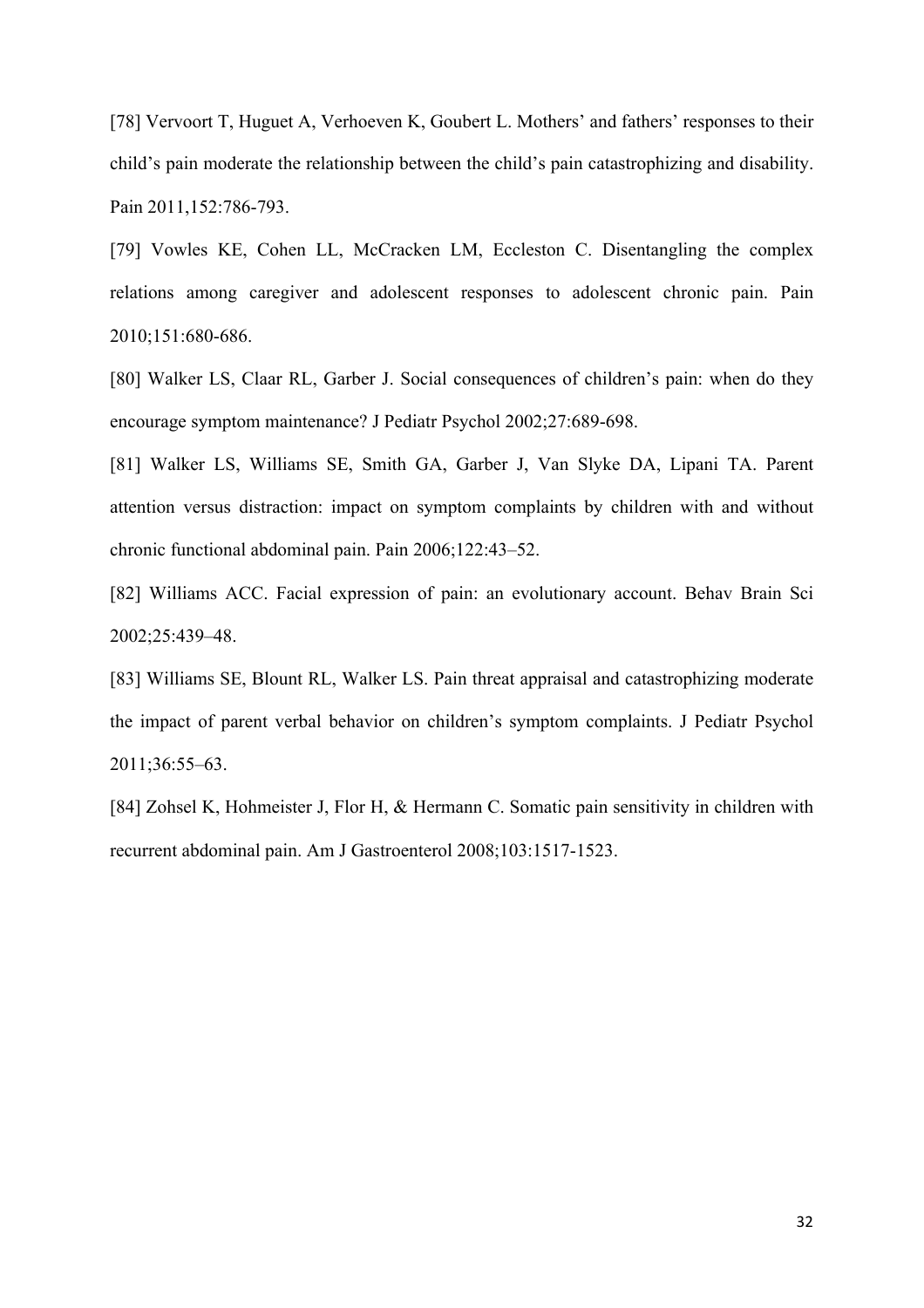# **Figure Legend**

Figure 1. Schematic overview of one trial.

Figure 2. The influence of Signal and threatening contextual information on parental corrugator EMG activity.  $* p < .05; ** p < .01$ 

Figure 3. The influence of Signal and Child facial pain expression on parental fear-potentiated startle for parents assigned to the high threat group. \*  $p < .05$ ; \*\*  $p < .01$ 

Figure 4. The moderation of threatening contextual information upon the relation between parental catastrophic thought (PCS-P) and parental pain-attending talk.  $* p < .05; ** p < .01$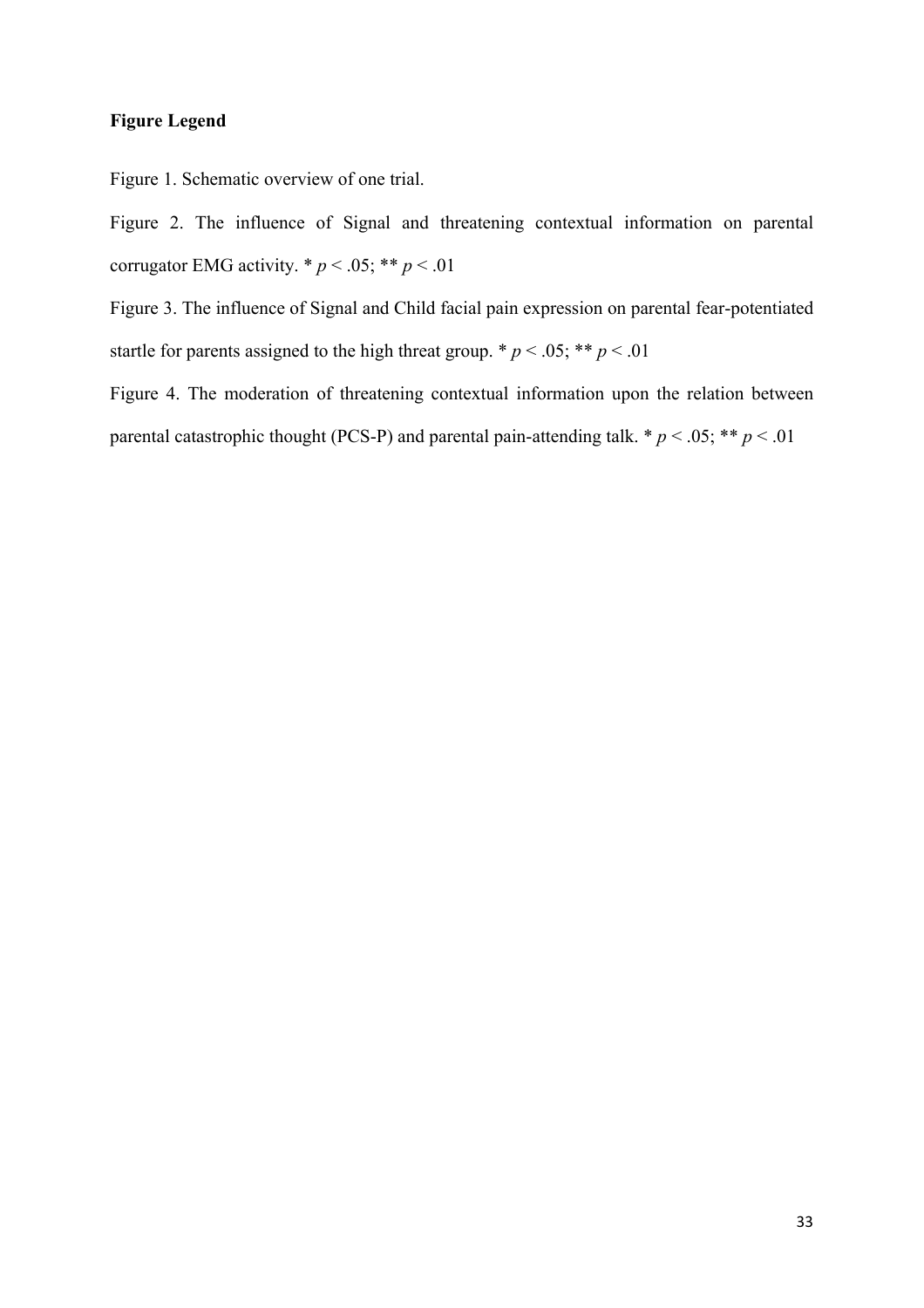|                | Overall means (M), standard deviations (SD) and Pearson correlation coefficient for all parents ( $N=56$ ) | M      | <b>SD</b> | 2   | 3                        | 4                        | 5                        | 6              | 7                            | 8                        |
|----------------|------------------------------------------------------------------------------------------------------------|--------|-----------|-----|--------------------------|--------------------------|--------------------------|----------------|------------------------------|--------------------------|
|                | $1.$ PCS-P                                                                                                 | 17.43  | 8.12      | .08 | $-.08$                   | .01                      | .19                      | $-.32*$        | $-.10$                       | $-.23$                   |
| 2.             | Corrugator EMG during safety signals                                                                       | $-.11$ | .77       |     | $-.04$                   | $-.06$                   | $-.31*$                  | $-.08$         | $-.04$                       | $-.02$                   |
| 3.             | Corrugator EMG during pain signals                                                                         | .19    | .77       |     | $\overline{\phantom{m}}$ | $-.09$                   | .23                      | $.18$          | .02                          | .18                      |
| 4.             | Eye blink modulation during safety signals                                                                 | $-.05$ | .16       |     |                          | $\overline{\phantom{m}}$ | $-.14$                   | .19            | $-.14$                       | .25                      |
| 5 <sub>1</sub> | Eye blink modulation during pain signals                                                                   | $-.04$ | .17       |     |                          |                          | $\overline{\phantom{m}}$ | $-.18$         | .08                          | $-19$                    |
| 6.             | Parental pain-attending talk                                                                               | .56    | .22       |     |                          |                          |                          | $\blacksquare$ | $-.09$                       | $.82**$                  |
| 7.             | Child's facial pain expression                                                                             | 7.74   | 4.88      |     |                          |                          |                          |                | $\qquad \qquad \blacksquare$ | $-.00$                   |
| 8.             | Child's pain talk                                                                                          | .58    | .21       |     |                          |                          |                          |                |                              | $\overline{\phantom{a}}$ |

Table 1

 $* p < .05; ** p < .001; PCS-P = Pain Catastrophizing Scale for Parents, EMG = Electromyografie$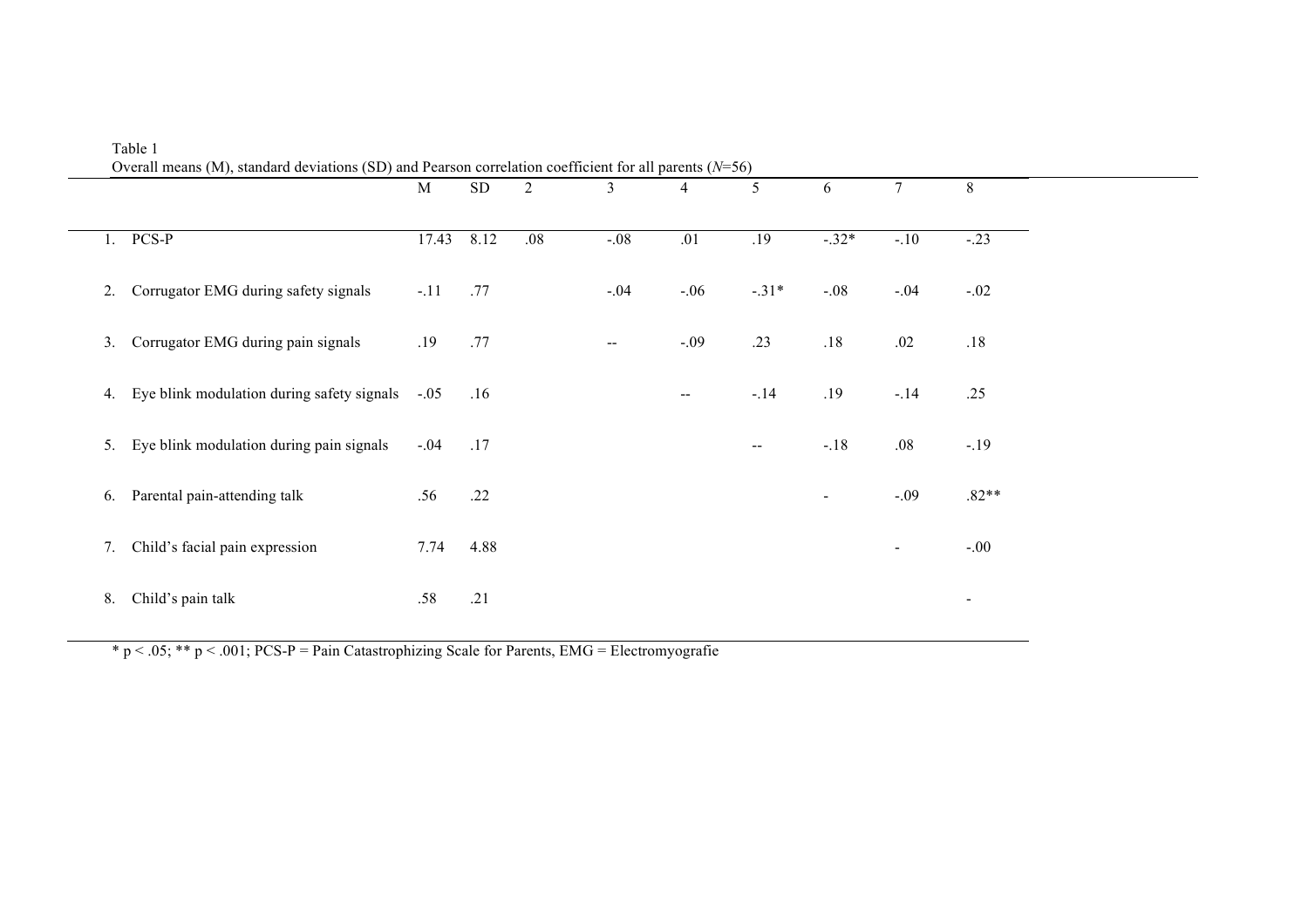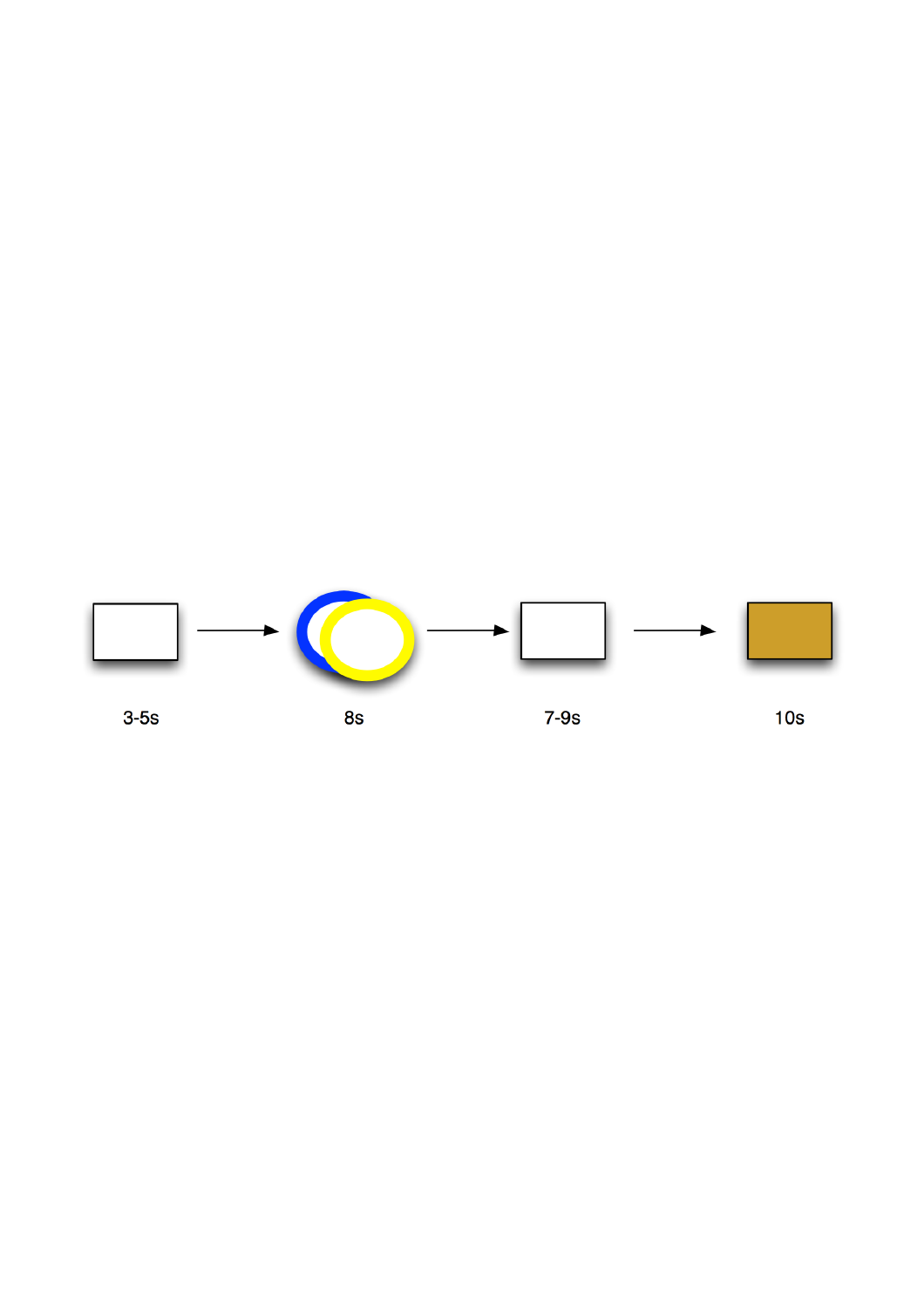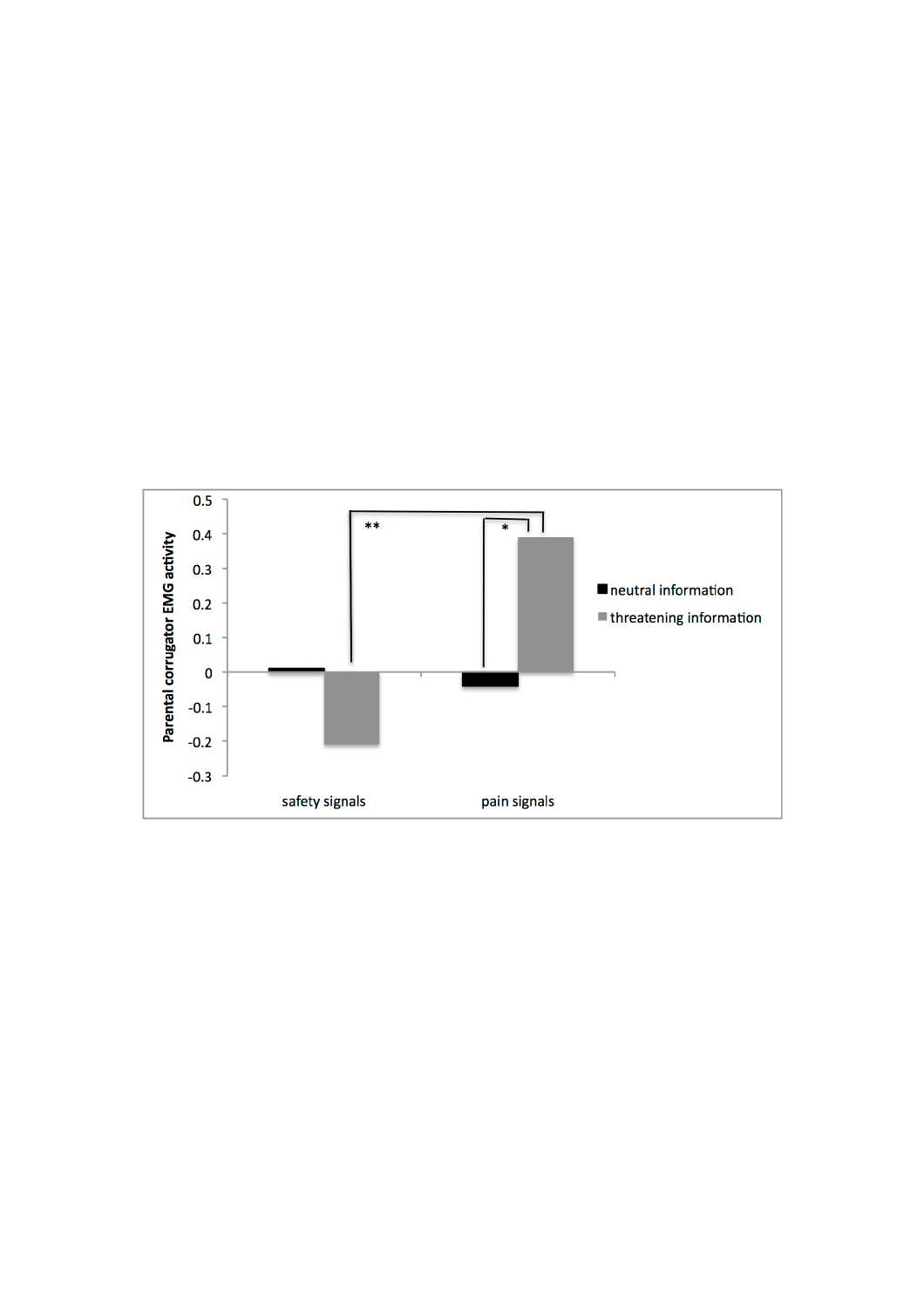